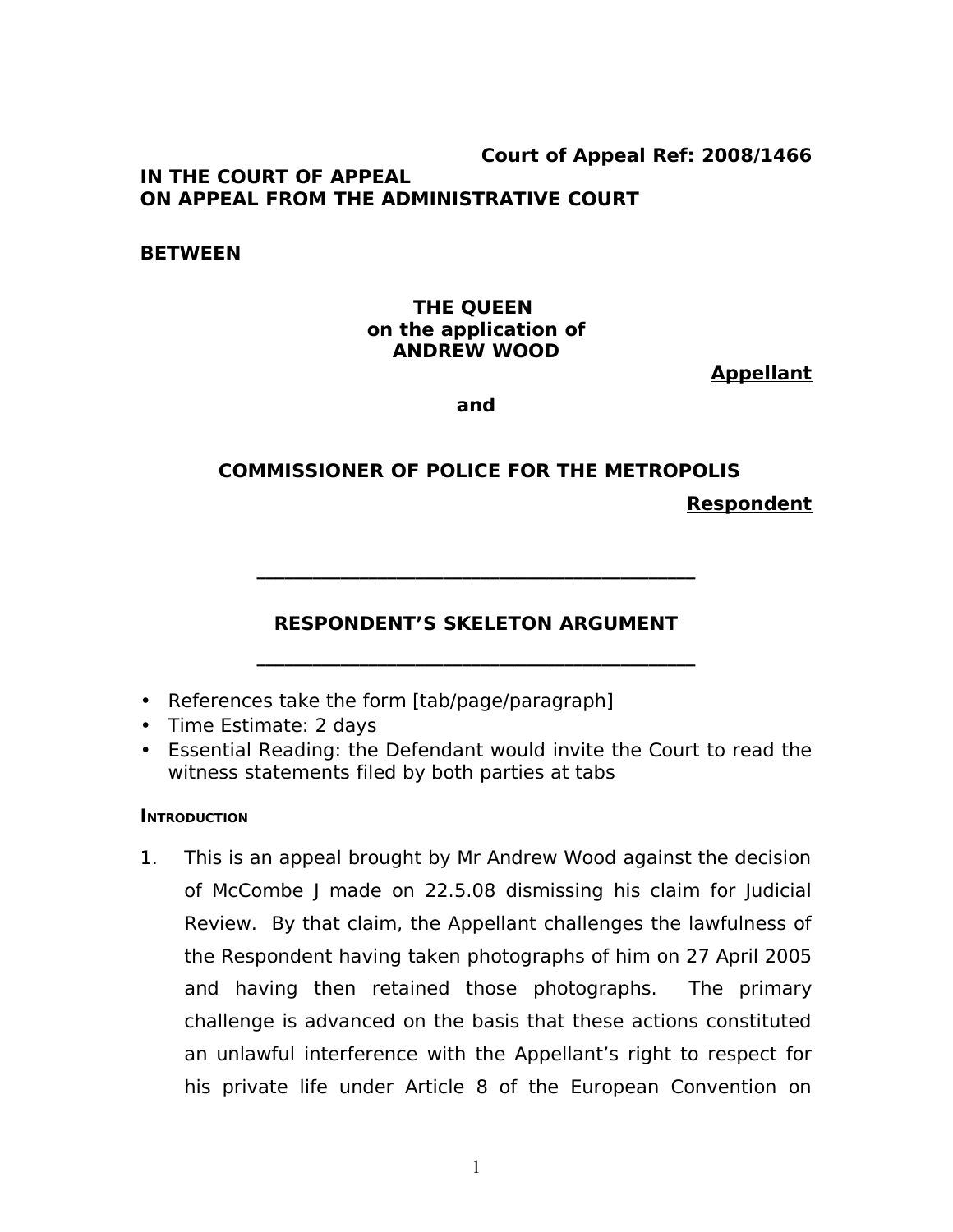Human Rights ("the Convention"). It is also argued that these actions unlawfully interfered with the Appellant's rights under Articles 10 (freedom of expression), 11 (freedom of assembly) and 14 (non-discrimination) of the Convention.

- 2. The Judge found that there had been no interference with the Appellant's Convention rights in this case. Further, he found that any such interference as there might have been was at a low level, was in pursuit of the legitimate aim of preventing crime (a point conceded by the Appellant), was in accordance with the law and was proportionate.
- 3. The Respondent's position is that the appeal should be dismissed, essentially for the reasons given by the Judge below.
- 4. A number of features of this case are worth highlighting at the outset:
	- (i) The Appellant was photographed while standing and walking on a public street. He does not claim to have been photographed in a private place, nor while engaged in activity that could sensibly be described as private. On the contrary, the Respondent's photography of the Appellant took place following his attendance at the AGM of Reed Elsevier plc ("Reed"), which he had attended not in any private capacity, but as part of his work as the press officer for the CAAT (Campaign Against Arms Trade).
	- (ii) The photography was overt i.e. there is no suggestion of covert surveillance.
	- (iii) While the Appellant has asserted that he felt intimidated by the photography and by the actions of the Respondent's officers, the Respondent's evidence strongly refutes the possibility that the Appellant had any reasonable grounds to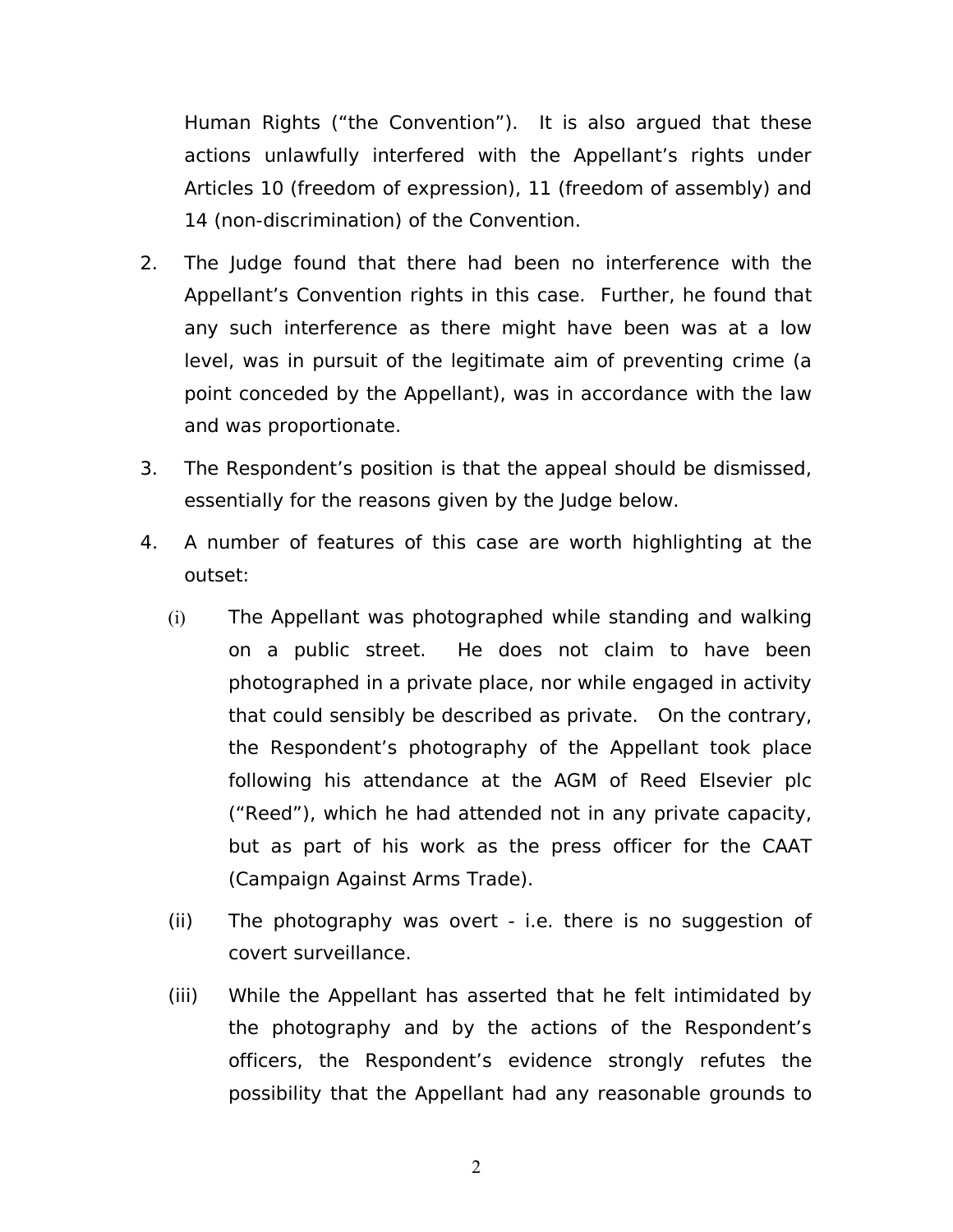feel intimidated or harassed in any way by the officers' conduct. On the contrary, it is clear that the Respondent's photographer kept a respectful distance from the Appellant, and that the Respondent's officers were polite to the Appellant at all times.

- (iv) While the Appellant complains that he was not made aware of the reasons for the photographs being taken, in fact he never troubled to ask the Respondent's officers on the day why he was being photographed. This is despite the fact that they engaged him in conversation to ask him his name, a question which he refused to answer.
- (v) There is no question of the photographs being published by the Respondent.
- (vi) The retention of the photographs and the use to which they are allowed to be put within the Metropolitan Police, is tightly controlled by the Respondent.
- (vii) The Claimant's photograph has not been placed on any kind of national database. Nor has a file been created on the Claimant containing details of his private life.
- 5. In these overall circumstances, the Respondent respectfully submits that it would be very surprising if a proper analysis and application of the relevant legal principles led to the conclusion that the Appellant's fundamental human rights, as protected by the Convention, had been violated. For the reasons developed below, they have not been.

## **THE FACTS**

6. The Respondent respectfully adopts the Judge's description of the facts at paragraphs 2 to 18 of the judgment below. However the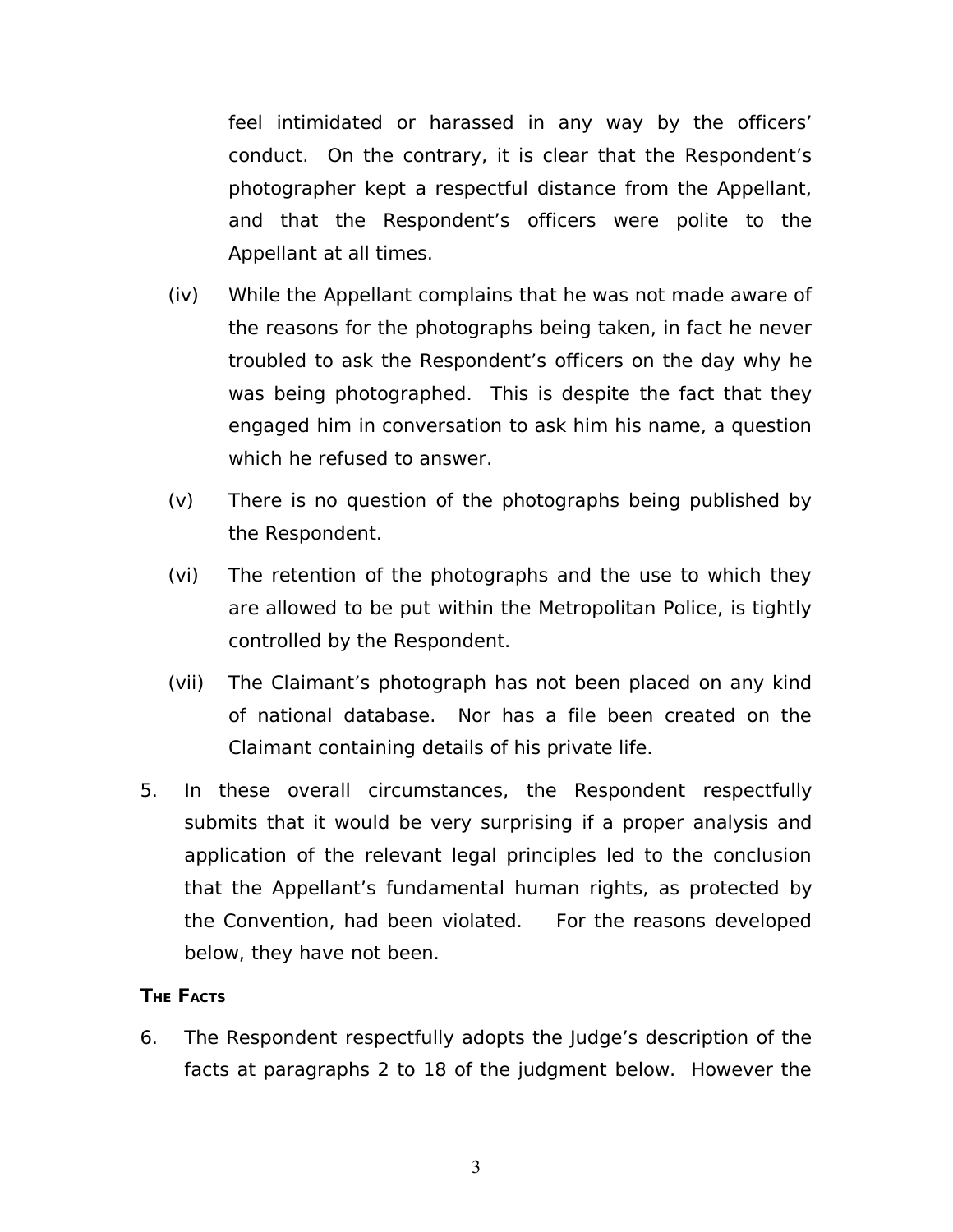following points, some of the detail of which are not included in the judgment, are emphasised.

## **Events prior to the Reed AGM**

- 7. As the Judge noted at paragraph 4, Reed's premises had been regularly targeted by anti-arms trade protestors prior to April 2005 because of its association with Spearhead. For example, Reed's offices in Richmond were subjected to weekly demonstrations, frequently involving criminal damage to property. On 21 March 2005 (i.e. the month before the Reed AGM in London) Reed's offices in Utrecht, Holland, had been targeted by a group called "Disarm DSEI", who had daubed paint and slogans over their offices (see the statement of Chief Inspector Claire Weaver at [18/212/§3]).
- 8. As the Judge noted at paragraph 5, Reed's AGM was due to take place on 27 April 2005 at the Millennium Hotel in Grosvenor Square, London. Prior to the meeting, the Respondent was contacted by a member of staff of Spearhead, who explained that there had recently been several purchases of single shares in Reed, by members of the CAAT. The purchase of single shares entitled the shareholders to attend the AGM. Single share purchases had in the past been commonly used by CAAT protestors to gain access to AGMs, who had then conducted their protests in a manner intended to disrupt the meeting. Further, and notwithstanding that the stated aims of CAAT were nonviolent, members of CAAT participating in previous anti-arms protests had been involved in unlawful activities during those protests [10/73/§6].
- 9. The purpose of the Respondent's deployment of his officers, including the two Forward Intelligence teams and the Evidence Gathering team, was to police the event itself and to obtain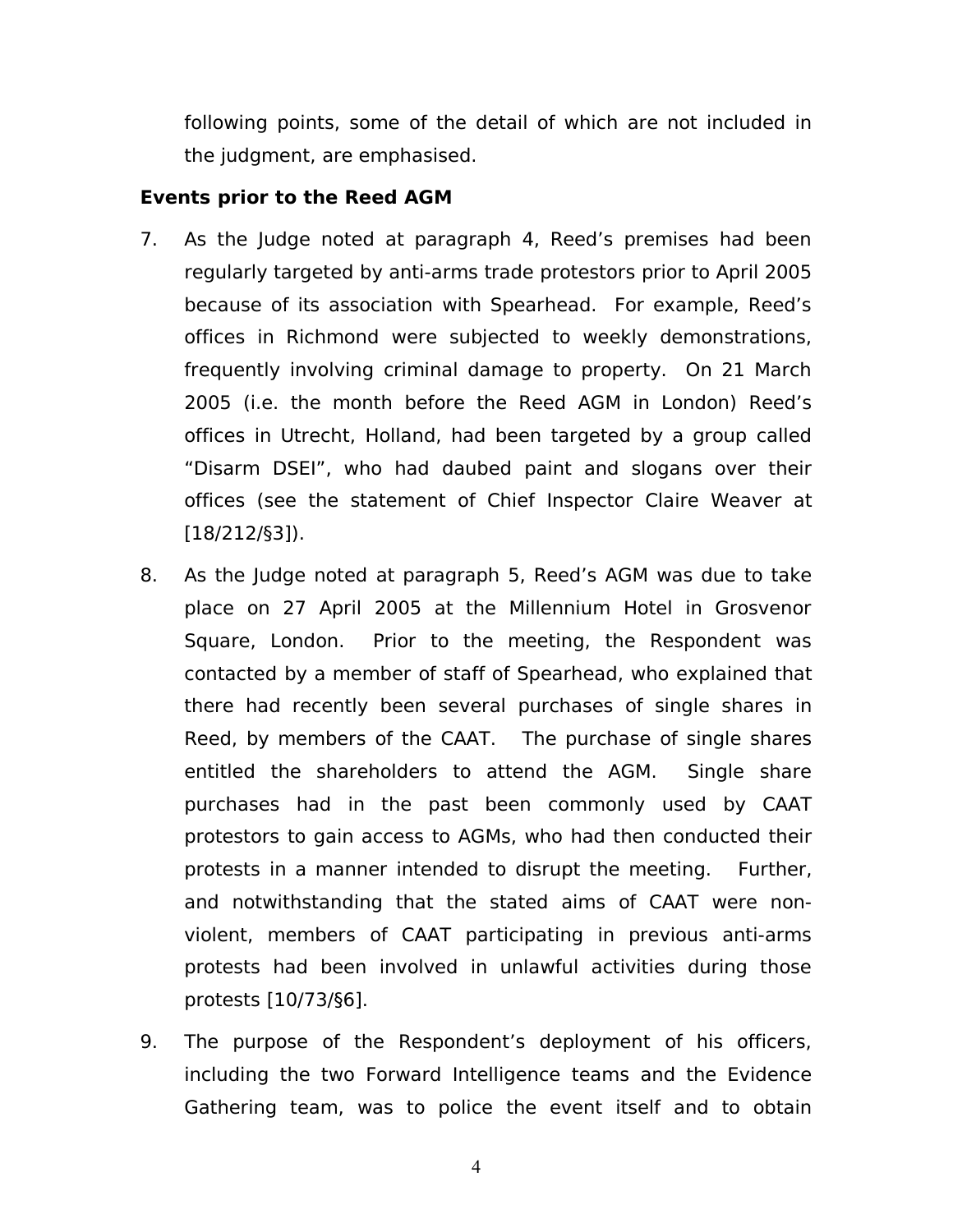intelligence that might prove useful in preventing or detecting crime in the future. In the latter context, it was known that the next DSEi exhibition was due to take place in Docklands in September 2005. If the identities and appearances of those attending the Reed AGM could be established on the day of the AGM, that would assist the police if those individuals were later seen carrying out unlawful activities at the DSEI exhibition [18/214/§15].

# **Events on the day of the Reed AGM – 27th April 2005**

- 10. During the AGM, EA and another individual RH, who also had a known history of participation in violent protest, caused disruption and were required to leave the meeting. Following their removal from the meeting, the Respondent allowed EA to join KB at the entrance to the hotel, despite having previously required KB to stand alone. At around 12.30pm, while a number of shareholders were still inside the hotel, the Appellant left the hotel together with another individual, referred to below as IP. The Appellant and IP stopped to speak to KB, and were then joined by EA. The group (the Appellant, IP, KB and EA) engaged in conversation $1$ .
- 11. In these circumstances, an officer in the Evidence Gathering team that had been deployed (Sergeant David Dixon, whose statement appears at [216-220]), decided that it was appropriate to photograph the Appellant, and to seek to establish his identity. The main reasons for this decision were:
	- (i) In light of the fact that the Appellant had been seen talking in the group which included EA. EA, like others with a history of unlawful protests, was believed to have encouraged peaceful

<span id="page-4-0"></span><sup>&</sup>lt;sup>1</sup> The Appellant's evidence is that he cannot recall EA joining the group  $[13/147/\$17]$ . However several of the Respondent's officers confirmed that she was present (Sergeant Dixon at [19/218/§9]; Constable Hesketh at [20/221A/§5]; Constable Palfrey at [21/226/§7]). The proper approach to this evidence is addressed further below in the Respondent's submissions on proportionality.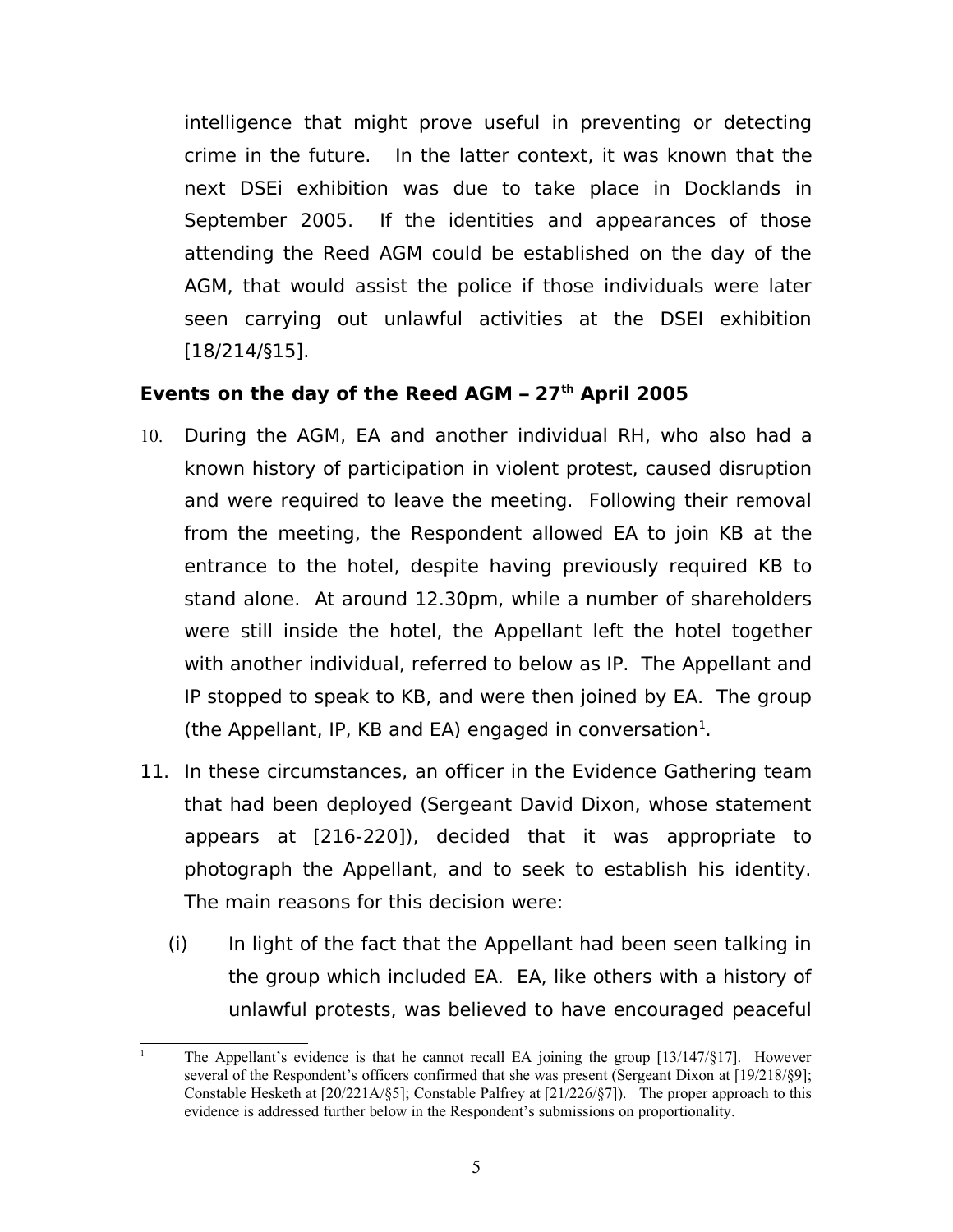protestors to commit offences. Based on his apparent association with EA, it was possible that the Appellant might be encouraged in this way by her or her associates, and might then himself engage in unlawful activities during protests in the future, in particular at the DSEi fair. In that event, it would be important for the Respondent to be aware of his identity and appearance.

- (ii) Although the Appellant had not been ejected from the AGM, it was not at this stage known to the Respondent whether he had acted lawfully during it. The unlawful activities of protestors at such meetings sometimes only become known to the police after the meeting is over. The Appellant's photograph was therefore also taken in case it subsequently came to light that he had acted unlawfully on the day in question.
- 12. A number of photographs of the Appellant were taken by the Respondent's photographer, Neal Williams, after the Appellant left the hotel. A number of photographs were also taken of IP. At all times the photographer sought to keep a reasonable distance between himself and the Appellant. As Mr Williams explains:

"…I generally try to keep a safe distance from the subject and try not to invade their 'personal space'. On 27 April 2005 I used a 80mm to 400mm lens to enable me to keep a safe distance from my subject. This is primarily for my own safety as I have been assaulted on previous occasions due to my overt photographic role. Also, my technical camera equipment is expensive so I try to keep a safe distance from my subjects to avoid the equipment being damaged." [22/229/§5].

13. The evidence of several of the Respondent's officers is that at no point did the Appellant or IP ask the photographer or the officers to explain why they were taking these photographs. This evidence is not disputed by the Appellant.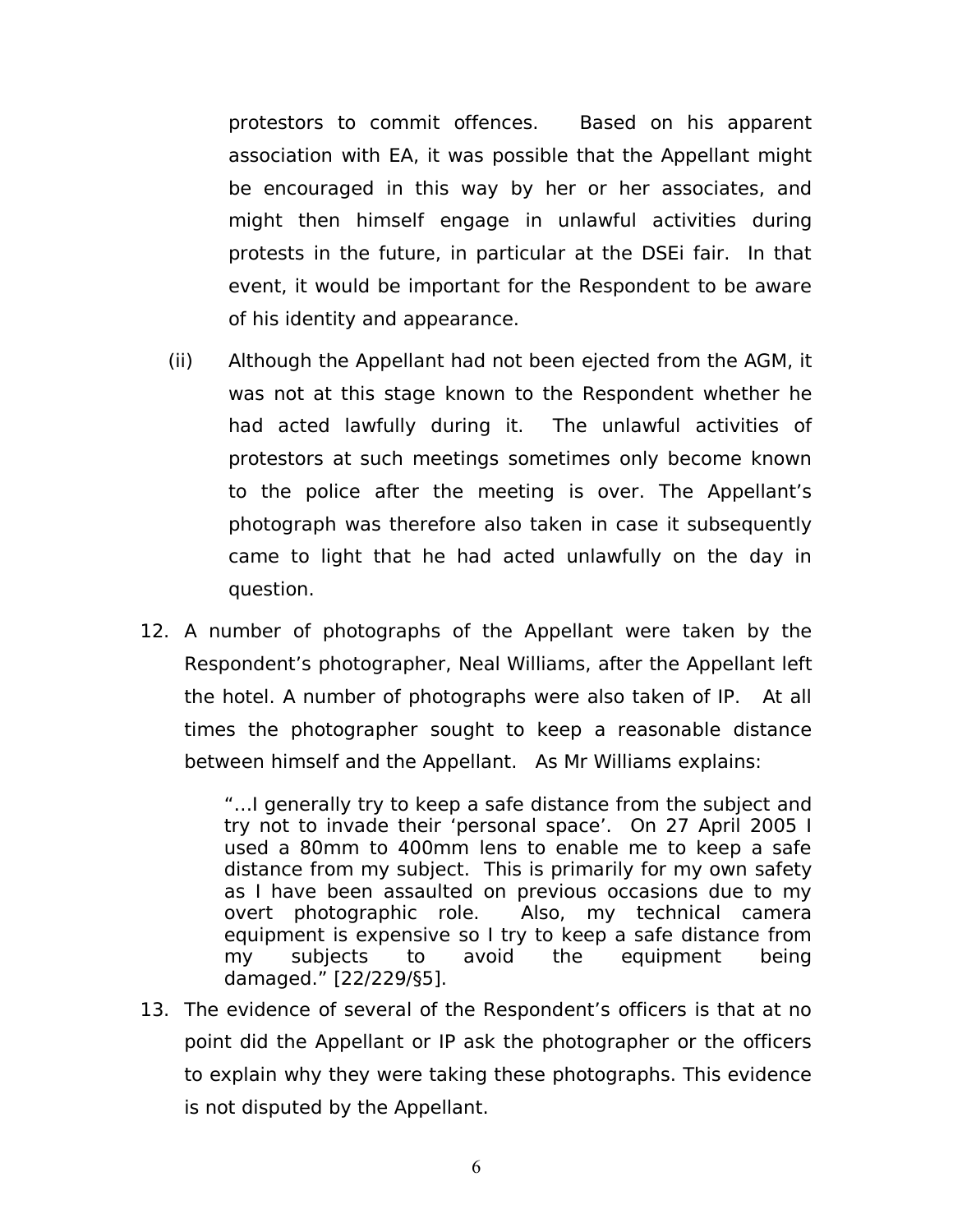- 14. Subsequently, the Appellant and IP walked away from the hotel where the AGM had been held and were followed by the officers from the Evidence Gathering team. When they were in Duke Street, Sergeant Dixon approached IP and explained that he wanted to ask him some questions as he had been at the AGM. He asked for IP's name, which IP gave to him. Sergeant Dixon then asked the Appellant to give his name. The Appellant asked whether he was obliged to give his name and was told that he was not, and he then declined to do so. The Appellant and IP then asked whether they were free to go or whether they were being detained. Sergeant Dixon said that they were not being detained, that they were free to go, but that he would like to ask them about the AGM. However the Appellant and IP said they wished to go, and so the officer thanked them for their time. The whole exchange was amicable [19/219/§11].
- 15. Sergeant Dixon and the other members of his team then returned to Grosvenor Square, where a group including EA and RH had gathered. Sergeant Dixon directed Neil Williams to take further photographs. Sergeant Dixon's statement describes how EA and RH then started jumping around and crashing into him, trying to bang into Neil Williams, and how they encouraged the other members of the group to try and frustrate Mr Williams' attempts to take photographs by jogging towards him. Even after Mr Williams put his camera down "members of the group were coming up to us, jabbing their fingers towards our faces…"
- 16. In the meantime, two members of a Forward Intelligence Team had followed the Appellant and IP to Bond Street underground station. They wanted to check that the Appellant and IP were not intending to return to the AGM nor intending to join up with another group of protestors from a "Rising Tide" demonstration

7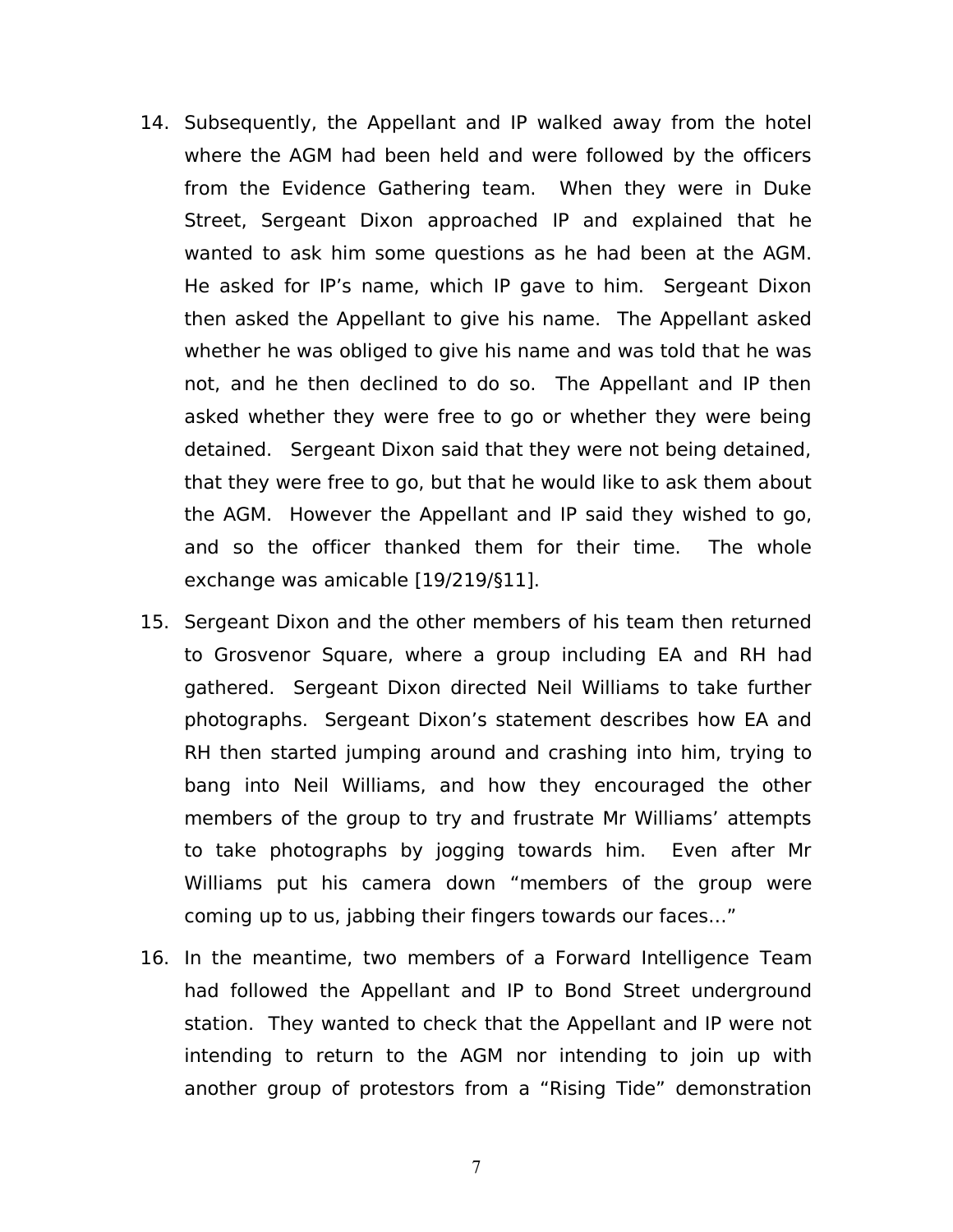that was taking place outside the BP Building in nearby St James's Square [21/226/§§8-10].

17. Neither the photographer, nor any of the officers, at any time acted in a manner reasonably capable of being interpreted as intimidating.

# **Identification of the Appellant and retention of the photographs**

- 18. The Respondent was subsequently able to ascertain the Appellant's name, and to match it to the photographs taken of him. Access to and the retention of this intelligence is however subject to very strict controls within the Metropolitan Police. The following account of those restrictions is taken primarily from §§12-15 of the statement of Superintendent Roger Gomm [tab 23] of the Public Order Branch of the Metropolitan Police (which branch is known by the code CO11); and from §§13-17 of the statement of Neal Williams, the photographer [tab 22].
- 19. The photographs of the Appellant were taken on a digital camera. The images on the memory card were then transferred onto a number of CD's. One of the CD's is held at New Scotland Yard, within CO11. The other CD's are held in a storage warehouse by the photographic branch of the Metropolitan Police (referred to as SCD4).
- 20. None of the CD's (wherever kept) identify the individuals whose images are held on them. Thus the photographs of Appellant do not have marked against them the Appellant's name or any other identifying details. The CD's are marked on the basis of the relevant date and the event at which the photographs were taken.
- 21. There is no general access to the images stored on the CD's within the Metropolitan Police; on the contrary it is very strictly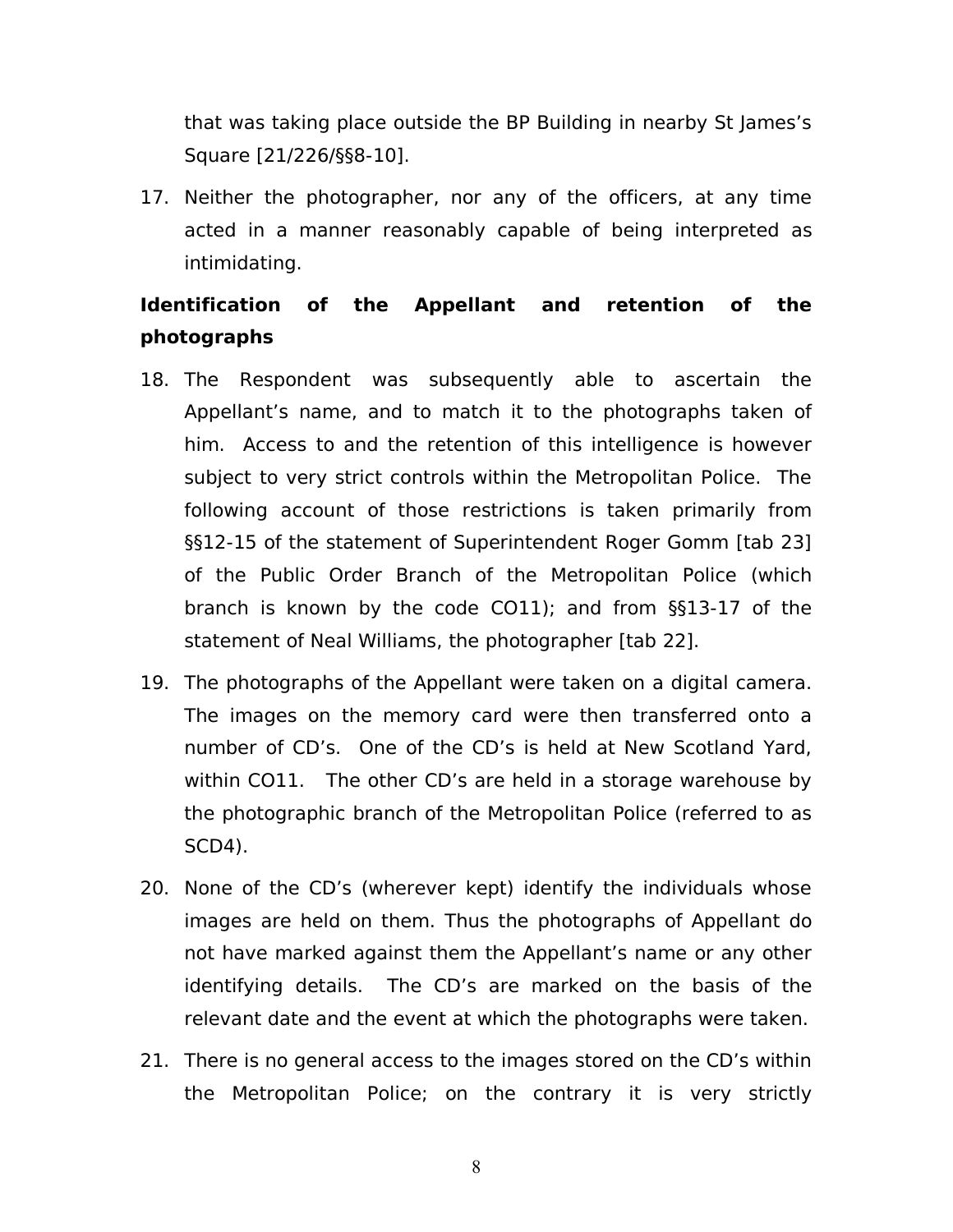controlled. Access to the CD held by CO11 is only granted to officers outside CO11 for good reason, if there is reason to believe that the person whose image is recorded has been involved in criminal activity. Even then, the images may only be viewed within CO11's offices and under supervision of CO11 officers. Copies of the images are not, with one exception, allowed to be taken out of those offices. That exception is that at future public events where there is a potential need to identify persons involved in unlawful protests who may have participated in similar past events, a sheet of relevant images may be given to a limited number of Forward Intelligence Team or Evidence Gathering Team officers. However these sheets do not identify the names associated with the images: each image is only allocated a code. Further, these sheets (which are numbered) must be returned to the CO11 team after the event in question and are then destroyed.

- 22. Images held on the CO11 CD are only retained for a limited period of time. In the present case, had the current Judicial Review proceedings not been commenced, the images of the Appellant would have been destroyed after the DSEi exhibition in September 2005. The Appellant did not appear to have attended that event (and had certainly not come to the attention of the police there), nor was there intelligence suggesting that he had, prior to that event (and after the Reed AGM), participated in any other unlawful activities associated with protests of the kind described above.
- 23. Three other copies of the CD are held in a storage warehouse by SCD4, and the images are not destroyed at the same time as those held by CO11 or at a fixed point in time thereafter. Again however there is there nothing on the CDs that will identify the people whose images are held on it. There is no general access to

9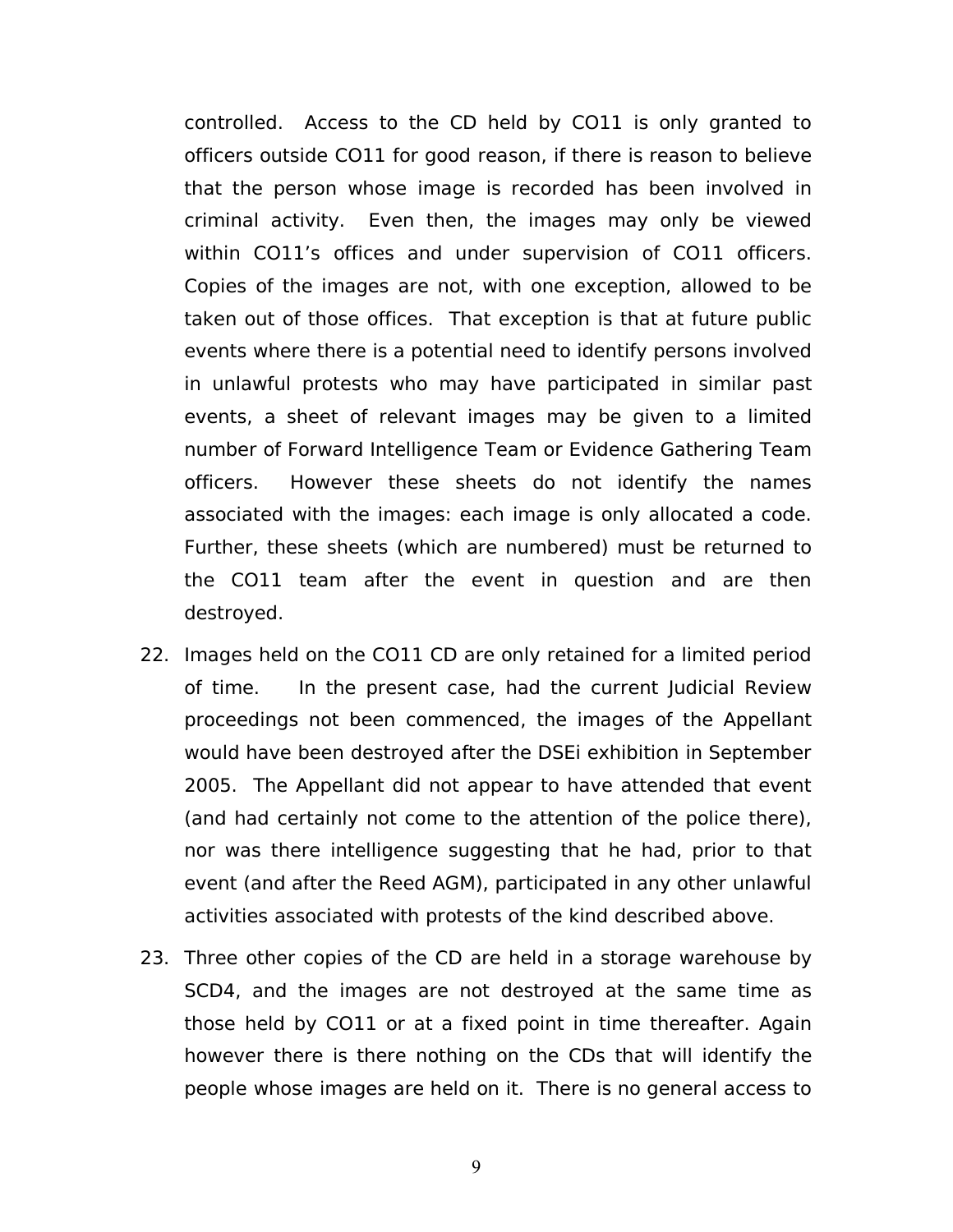the images held on these CD's: access will only be granted to that branch of the Metropolitan Police which generated the photographs in the first place (in this case CO11). Further, the images are not accessible for general intelligence purposes: they are accessible only if a civil claim is made against the police in relation to the events recorded on the CDs, or if a specific offence has come to light and it is believed that the image will provide evidence relating to that offence.

### **LEGAL SUBMISSIONS**

- 24. This Skeleton Argument will address the legal issues in the same order as that set out in the Appellant's Skeleton Argument:
	- (i) Whether the taking of the Appellant's photograph constituted an interference with his right to privacy under Article 8(1).
	- (ii) Whether the retention and potential use of the Appellant's photograph constituted such an interference.
	- (iii) If there was such an interference, whether it was justified and in particular whether it was: (a) in accordance with the law; and (b) proportionate within the meaning of Article 8(2).
	- (iv) Articles 10 and 11: inference and justification.
	- (v) Article 14: interference and justification.

# **ARTICLE 8 ECHR**

## **THE TAKING OF THE APPELLANT'<sup>S</sup> PHOTOGRAPH: INTERFERENCE?**

25. The taking of the Appellant's photograph in a public street after his attendance at Reed's AGM did not constitute an interference with his right to respect for his private life under Article 8(1) ECHR. This conclusion is supported by a long line of Strasbourg authority and by recent domestic authority of the Court of Appeal and the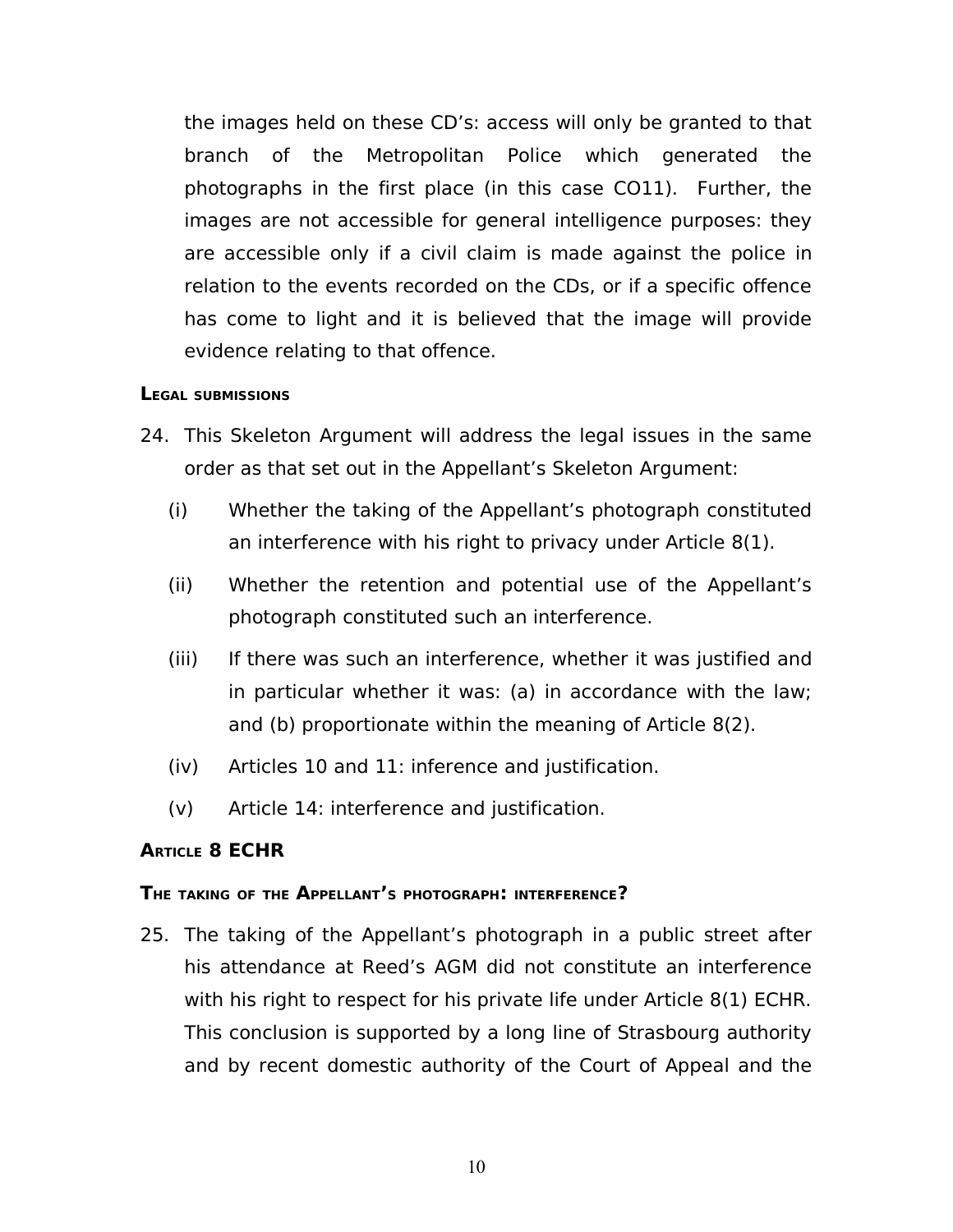House of Lords. The relevant authorities are considered below in chronological order.

- 26. At the outset, however, it is important to bear in mind (as the Judge rightly noted at paragraph 29 of the judgment), that the Convention is concerned with the protection of fundamental rights and freedoms. Thus the Courts have on many occasions stressed that before an interference with such rights is established, a certain level of seriousness must be reached: see e.g. R(Gillan) v Commr of Police of the Metropolis [2006] 2 AC 307, 344F per Lord Bingham.
- 27. In X v United Kingdom (Application 5877/72; Decn 12.10.73), the Commission found there to have been no interference with the applicant's Article 8(1) rights when she was photographed by the police after taking part in an anti-apartheid demonstration against the South African rugby team. The relevant passages from the Commission's decision are set out in paragraph 45 of the Judgment below. The Commission's decision is inconsistent with several propositions advanced by the Appellant:
	- (i) That photography by the State is prima facie likely to be an interference with Article 8(1).
	- (ii) That if the photograph is taken in an intrusive way, that will tend to mean that there is an interference.
	- (iii) That if the police seek to ascertain the person's identity, there will be an interference.
- 28. The Appellant's Skeleton Argument (at paragraph 19(i)) wrongly suggests that the present case is distinguishable from  $X$  because, in contrast to the applicant in  $X$ , he had not been arrested. However no part of the Commission's reasoning in  $X$  was predicated on the fact of the arrest. If anything, one would have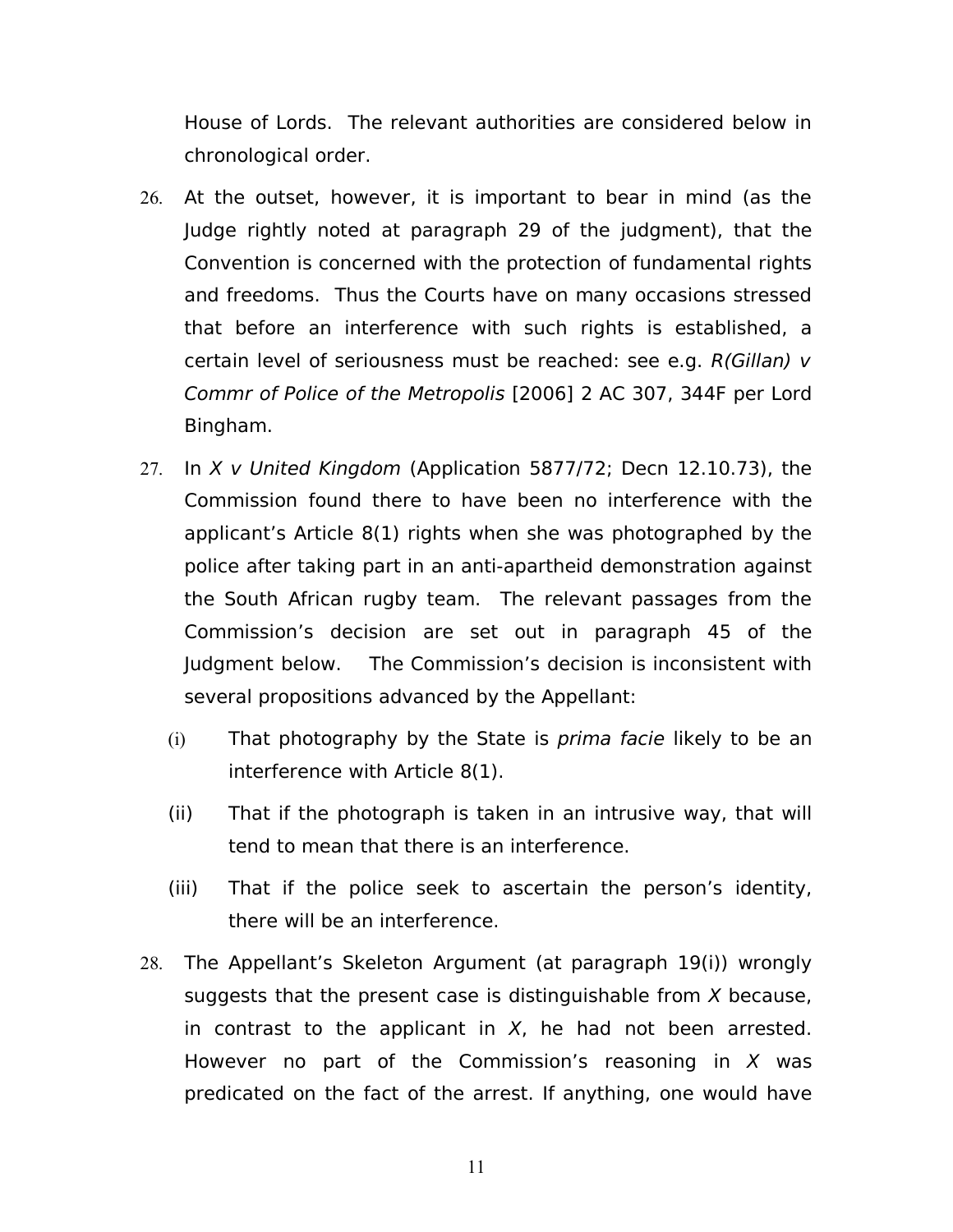thought that photography following an arrest would be more not less intrusive. Further, the Appellant's reference to Perry v UK in this context and to the distinction between overt and covert photography does not help him: the photography in both the present case and in  $X$  was overt, not covert. Similarly, the fact that the applicant in X was engaged in a public demonstration can give rise to no meaningful distinction with the present case.

- 29. In Friedl v Austria (1995) 21 EHRR 83, the Commission again found there to have been no interference with the applicant's Article 8(1) right to privacy where photographs were taken of him by the police during a public demonstration, which were subsequently used to identify him. Again, the central passages are set out in paragraph 46 of the Judgment below. The Appellant's Skeleton Argument asserts (paragraph 19(ii)) that it was crucial to the Commission's decision in *Friedl* that the photographs were not intended to identify the applicant and were used solely as an aid to policing the demonstration on the relevant day. That is wrong: see paragraph 45 of the Commission's judgment.
- 30. Also relevant are the Court's decisions in  $PG$  &  $IH$  v United Kingdom (App No 44787/98; Judgment 25.12.01), and Perry  $v$ United Kindgom (App No 63737/00; Judgment 17.10.03), both of which are referred to in the Judgment below (at paragraphs 47 to 48).
- 31. The conclusion that the taking of the Appellant's photograph did not constitute an interference with his Article 8(1) rights is also strongly supported by the decision of the House of Lords in Campbell v MGN Ltd [2004] 2 AC 457. In Campbell, Lord Hope stated (ibid at para 122):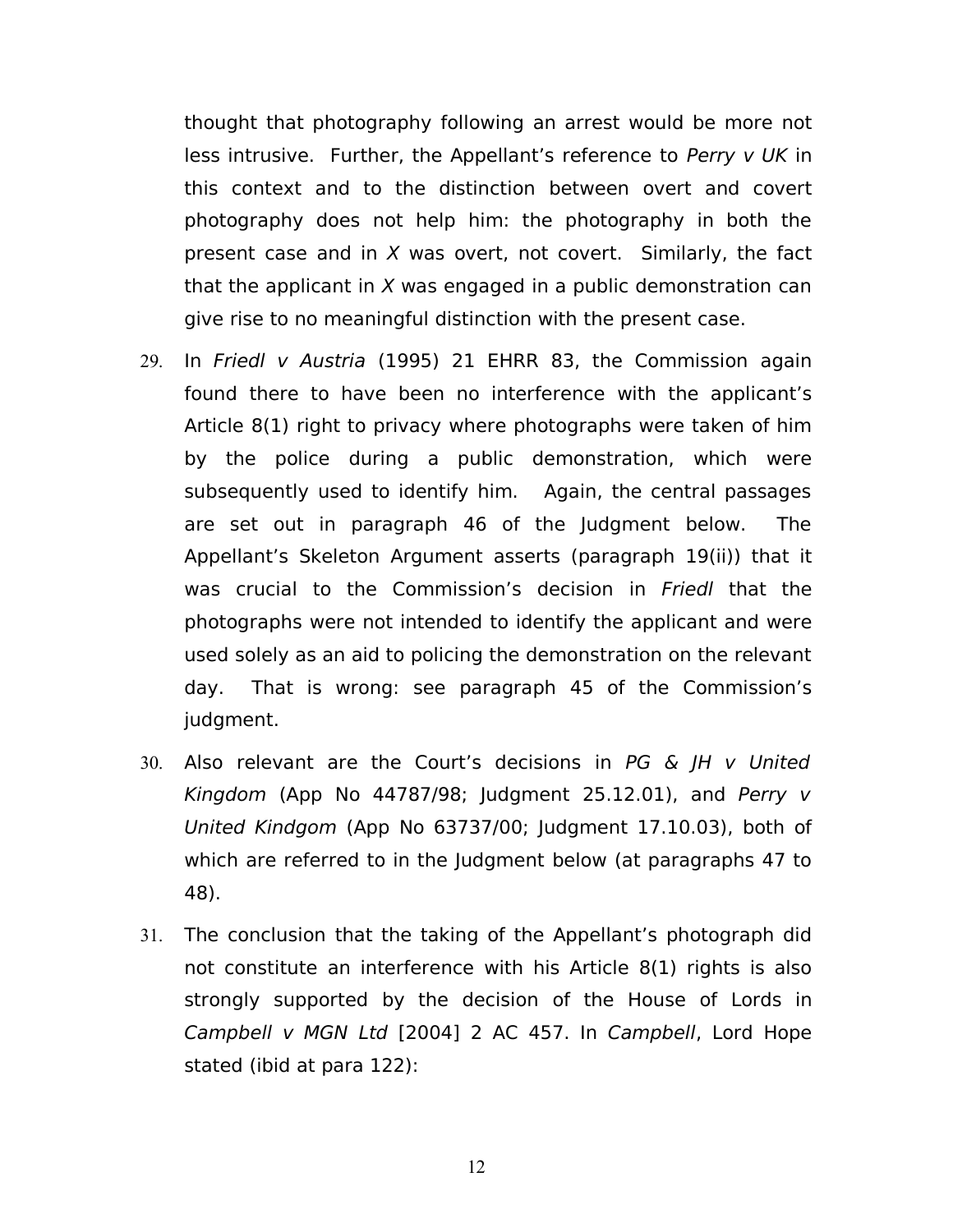"The taking of photographs in a public street must, as Randerson J said in Hosking v Runting [2003] 3 NZLR 385, 415, para 138, be taken to be one of the ordinary incidents of living in a free community. The real issue is whether publicising the content of the photographs would be offensive: Gault and Blanchard JJ in the Court of Appeal [2004] NZCA 34, para 165."

32. Baroness Hale stated (ibid at para 154):

"Publishing the photographs contributed both to the revelation and to the harm that it might do. By themselves, they are not objectionable. Unlike France and Quebec, in this country we do not recognise a right to one's own image: cf Aubry v Éditions Vice-Versa Inc [1998] 1 SCR 591. We have not so far held that the mere fact of covert photography is sufficient to make the information contained in the photograph confidential. The activity photographed must be private. If this had been, and had been presented as, a picture of Naomi Campbell going about her business in a public street, there could have been no complaint." (emphasis added)

33. Following Campbell, the Strasbourg Court decided Von Hannover v Germany (2005) 40 EHRR 1. The relevant passages of Von Hannover were set out by the Judge below, who also had the benefit of this Court's judgment in Murray v Big Pictures (UK) Limited [2008] EWCA Civ 446 in which the scope of Article 8 following Campbell and Von Hannover was considered. In summarising the principles identified by Lord Nicholls in Campbell v MGN, the Court of Appeal stated: "Essentially the touchstone of private life is whether in respect of the disclosed facts the person in question had a reasonable expectation of privacy" (emphasis added) (para 24(iv)). The Court of Appeal in Murray v Big Pictures further noted that Baroness Hale's approach in Campbell had been the same: the balancing exercise only begins when the person publishing the information knows or ought to know that there is a reasonable expectation that "the information in question will be kept confidential" (para 28; emphasis added). The Court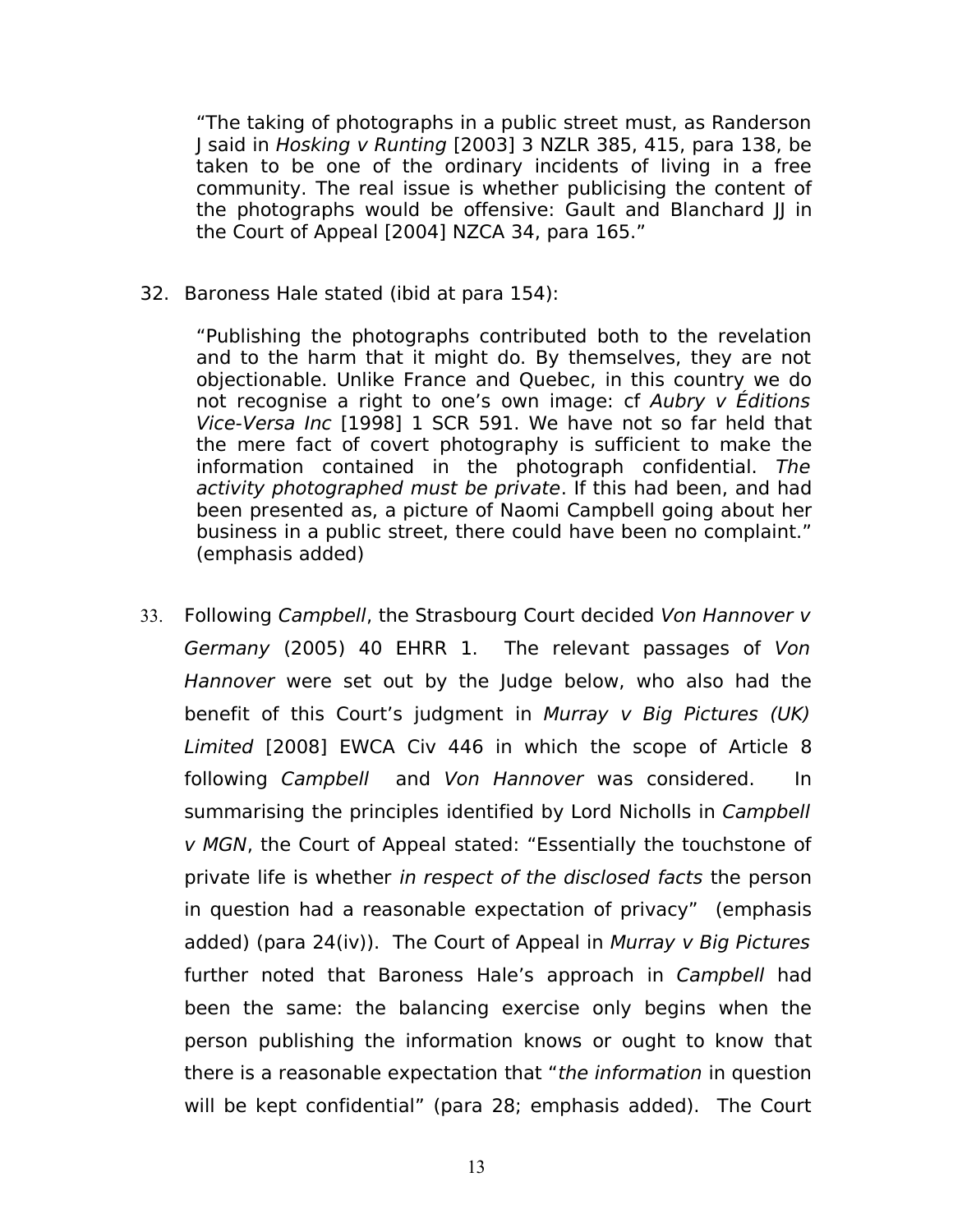noted that the same approach had been taken by Lord Hope and Lord Carswell (para 30).

- 34. Similarly, the principle derived by the Court of Appeal from its own earlier decision in McKennitt v Ash [2008] QB 73 was that the first question to be asked was "whether the information is private" (para 27; emphasis added).
- 35. The Court of Appeal in Murray v Big Pictures affirmed (at paragraphs 35-36) that the first question to be asked when considering whether there had been an interference with Article 8(1) was whether there is a "reasonable expectation of privacy", which was an objective question, taking into account all of the circumstances of the case. However it is clear from its judgment overall (and in particular the passages referred to above) that each of the factors identified by the Court in paragraph 36 of its judgment went to the question of whether, in relation to the publishing of the photograph, there was a reasonable expectation of privacy in respect of the disclosed facts/information. If there was no such expectation, then there would be no interference with Article 8. This is no more than common sense demands.
- 36. Thus contrary to the implication of paragraph 22 of the Appellant's Skeleton Argument, the Judge below was clearly right to focus on the "non-private nature of the occasion on which the photographs were taken and the lack of publication".
- 37. Likewise, the Appellant is wrong to suggest (at paragraph 23 of his Skeleton Argument) that the Judge below "failed to give proper weight to the expanded understanding of the term 'private life' following Von Hannover". The Court of Appeal in Murray v Big Pictures explained (paras 54-56) that there continue to be circumstances, even after Von Hannover, in relation to which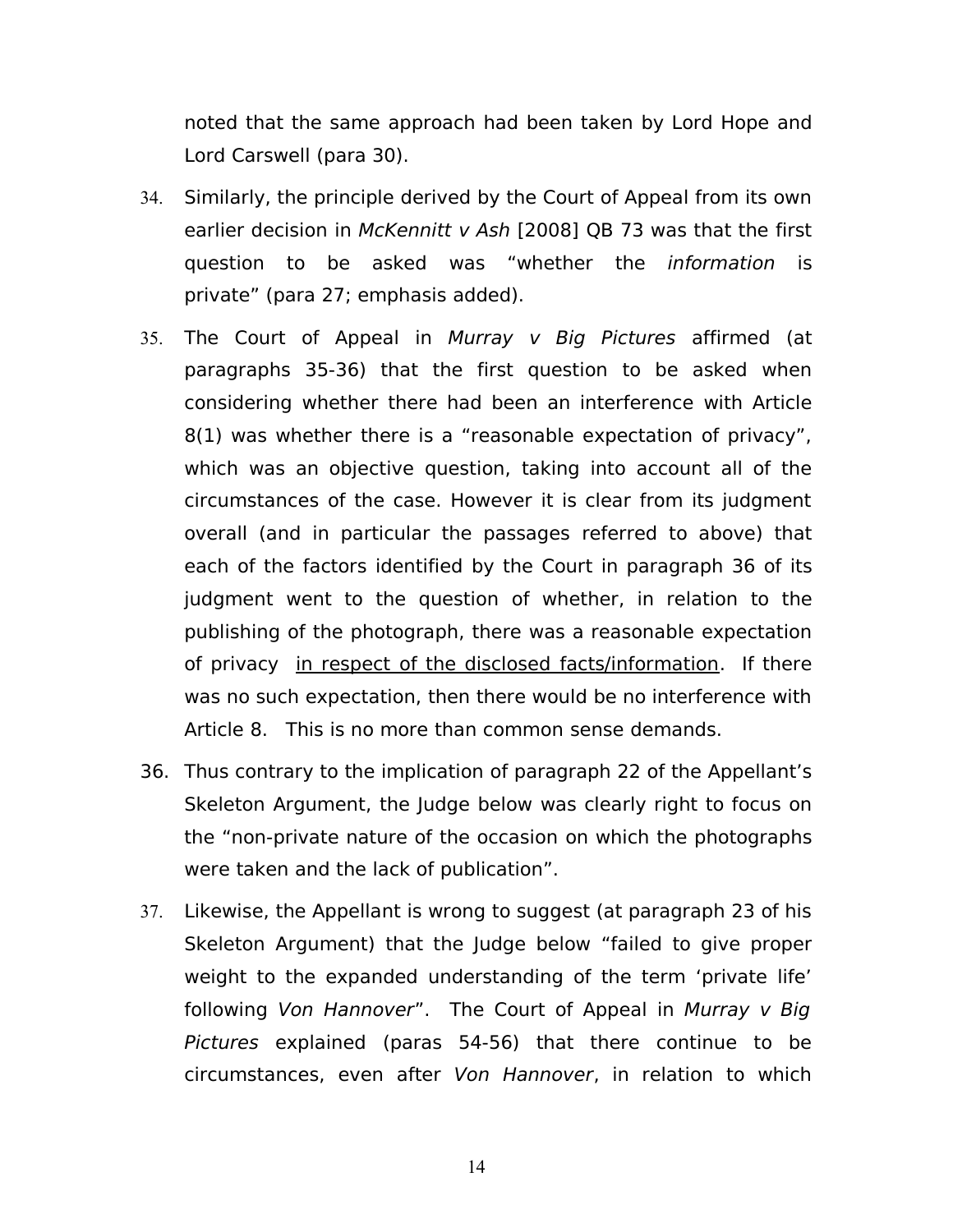there can be no reasonable expectation of privacy even in relation to publication (of which there was none in the present case).

- 38. In the present case, the Appellant cannot possibly be said to have been engaged in activity of a private nature when he was photographed outside the Millenium Hotel and on the street walking to Bond Street tube station. On the contrary, it is clear that the Appellant's purpose in attending it was connected to the very public campaign mounted by CAAT against Reed. This conclusion is unaffected by the Appellant's third witness statement which has been filed since the judgment below. The gist of this statement is that CAAT did not hold a demonstration, nor a press conference or photo call at the AGM and that the Appellant did not expect media attention. However whether or not CAAT had taken positive steps to publicise its attendance at this AGM, there can be no doubt that CAAT members were engaged in their public campaign as evidenced, for example, by the leafleting that took place outside the hotel. It cannot sensibly be suggested that the Claimant, the CAAT's press officer, would have wanted to keep private his involvement or presence at the AGM, still less that he could have had a reasonable expectation of doing so.
- 39. How then does the Appellant seek to argue that the taking of the photographs (as opposed to their subsequent retention/use) interfered with his Article 8(1) rights? He relies on various factors at paragraph 27 of his Skeleton, each of which is addressed below. However when considering each of these factors, it is important to keep in mind the general observation (referred to above) that interference with private life has to be of some seriousness before Article  $8(1)$  is engaged: see Gillan (supra); M v Secretary of State for Work and Pensions [2006] 2 AC 91 at para 83 per Lord Walker;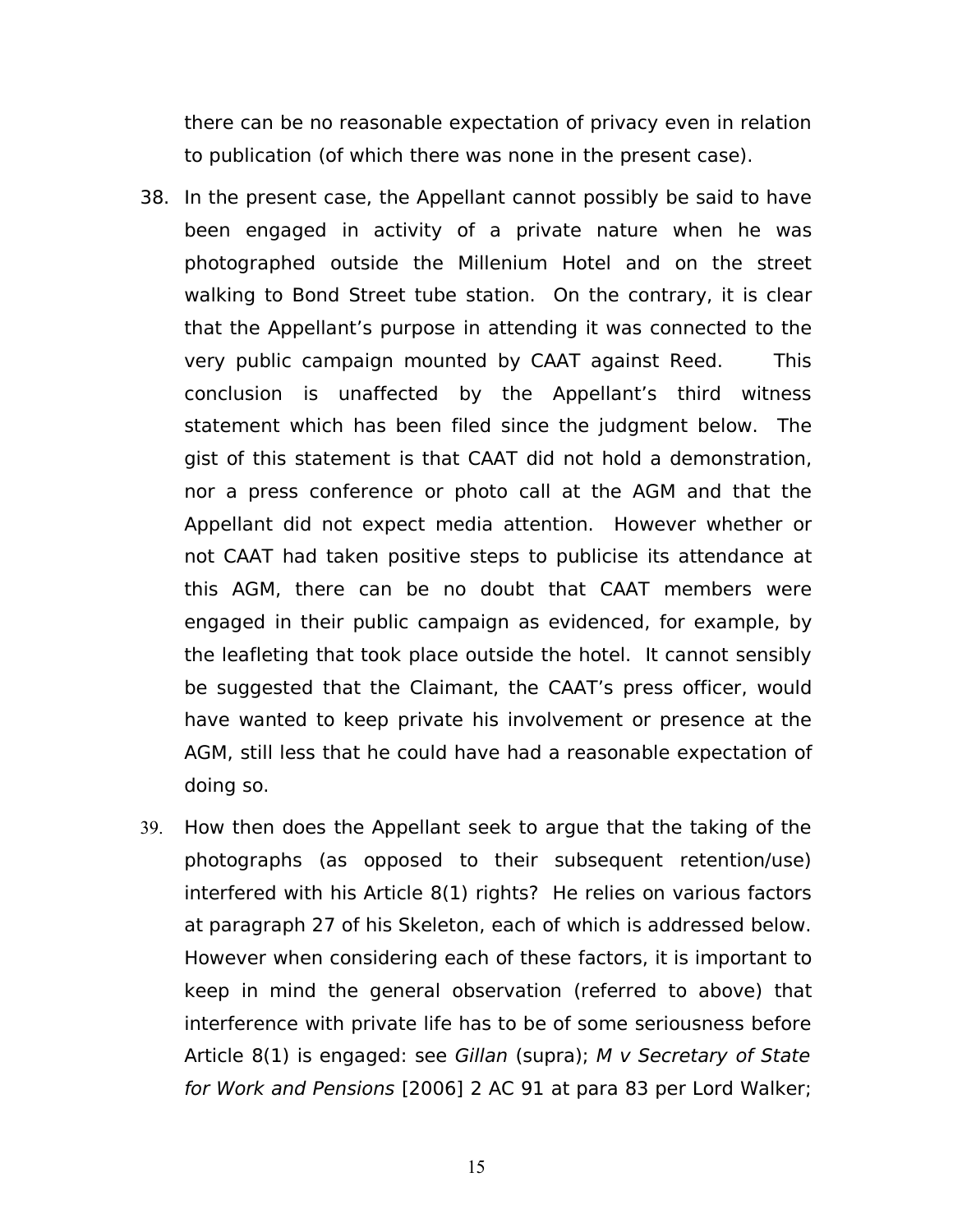applied in the context of information privacy rights by the Court of Appeal in McKennitt v Ash [2007] 3 WLR 194 at para 12 per Buxton LJ.

- 40. Turning to deal with each of the factors at paragraph 27 of the Appellant's Skeleton:
	- (a) The fact that the Appellant was "singled out" as the specific object of the photograph takes him nowhere. The Appellant in Campbell was also "singled out", and that was a case involving not just the taking of photographs, but their publication in the press.
	- (b)The fact that "at the time the photographs were taken the Appellant was not participating in any public demonstration nor was he reasonably suspected of having committed a criminal offence". However the Appellant's activities on the day in question were clearly public in nature: see above. The fact that he was not (at the time of the photograph) actively engaged in a demonstration is immaterial. Further, while there may have been no evidence that the Appellant had committed a criminal offence sufficient to warrant an arrest, the fact is that he had been seen associating with someone with a history of unlawful protest, himself having just come out of the Reed AGM, in circumstances where the Respondent's officers were as yet unaware of what may have taken place in that meeting.
	- (c) It is said that the photograph "was taken in circumstances where the Appellant reasonably feared that it would be used to identify him as a subject of particular concern should he attend a similar event in future. This fear has proved to be well founded". However this concern effectively collapses into the separate complaint about the use of the images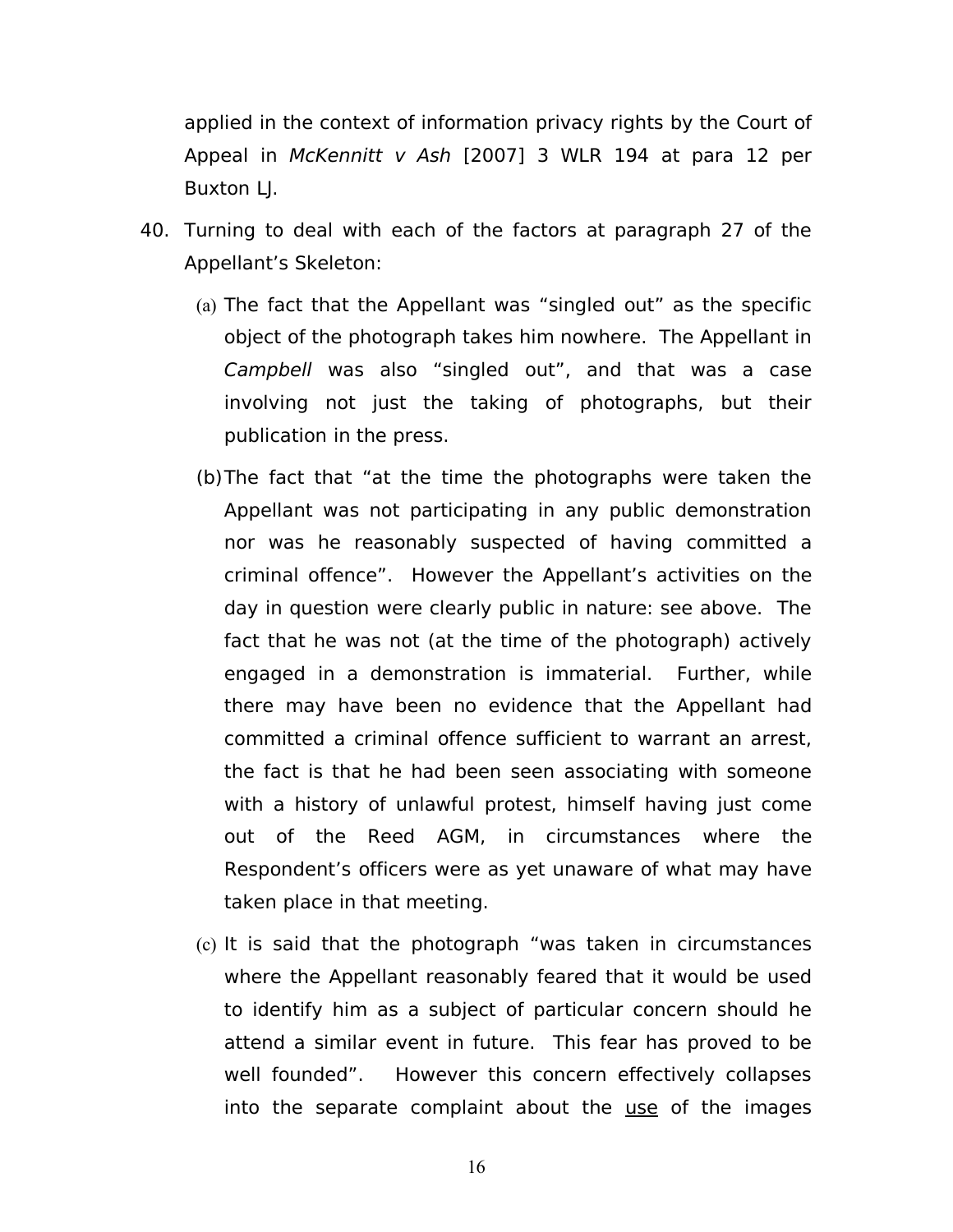(which is separately addressed below), rather than the fact of them having been taken in the first place. Even if the image would be used to identify him as a subject of concern at a future event, this factor could not convert the act of photography itself into something sufficiently serious to interfere with his Article 8(1) rights.

(d) It is argued that the manner in which the photographs were taken was intrusive. Yet there was no physical contact whatever between the Appellant and the Respondent's officers. Nor can the Appellant point to any other conduct by the Respondent's officers which could reasonably be construed as intimidating. In this context, it is highly relevant to note that in Gillan Lord Bingham stated (para 28) that even a superficial physical search of the person (involving physical contact) was not sufficiently serious to engage the operation of the Convention. None of the factors in paragraph 26(b) of the Appellant's Skeleton Argument renders Lord Bingham's observation inapt in the present context. The regulation of the search in Gillan by PACE Codes of Conduct and the difference in the kinds of records kept in each case, are irrelevant to the basic point about the level of seriousness required before it can be said that fundamental rights and freedoms have been interfered with. It is also noteworthy that below, the Appellant argued that "the manner in which the photographs were taken was intrusive and interfered with the Appellant's physical and psychological integrity" [9A/68K/§33(d)]. Had this threshold been reached, then plainly there would have been an interference with Article 8(1). But such an argument was always unsustainable on the facts; and has now tellingly been abandoned.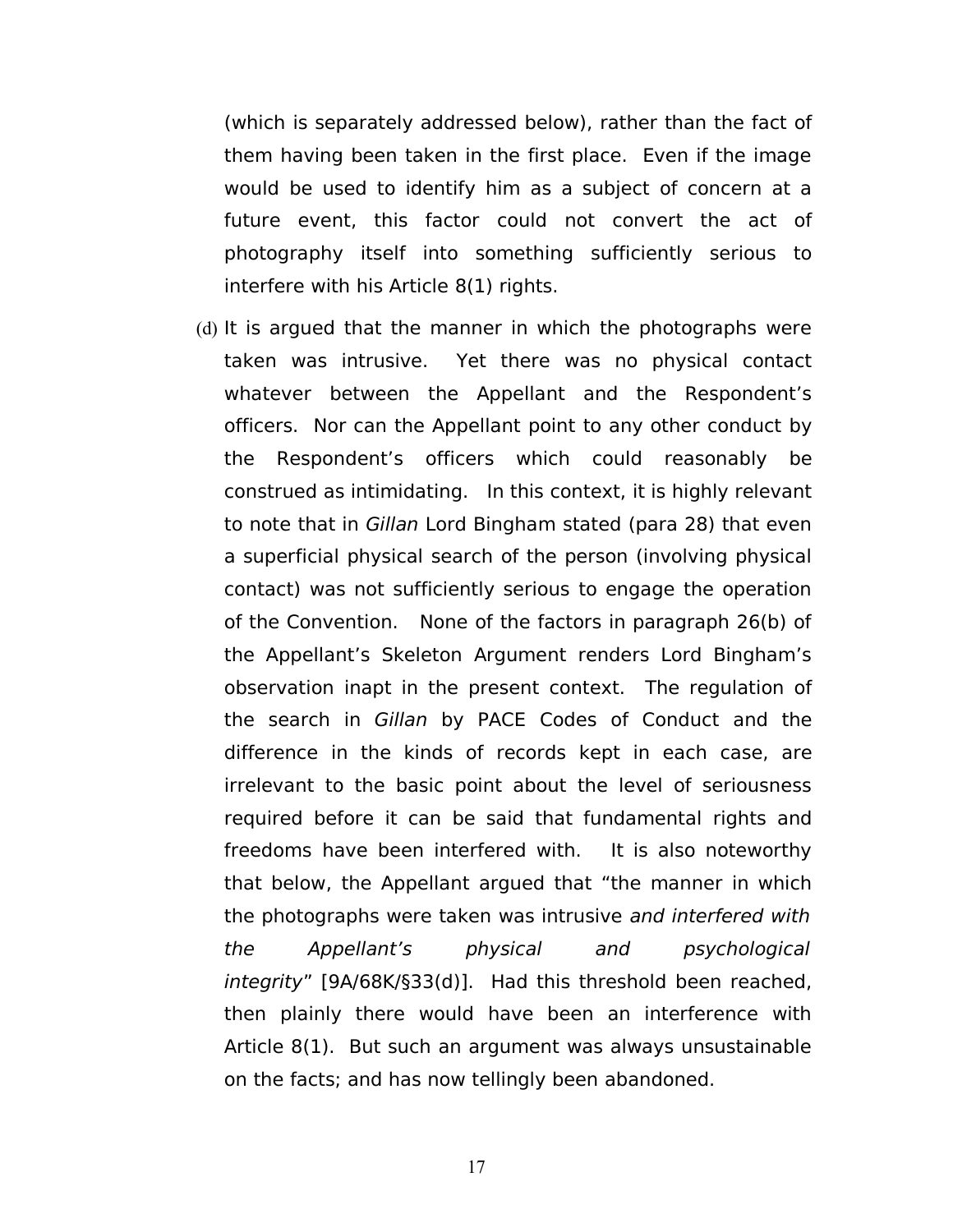- (e) The fact that no explanation was given to the Appellant as to why the photographs were being taken of him. However, as noted above, the Appellant did not ask any of the officers why he was being photographed. Further, even if there had been some obligation on the Respondent to explain the reasons for the photographs being taken (which is denied<sup>[2](#page-17-0)</sup>), any noncompliance with that obligation could only be relevant to whether an interference with the Appellant's Article 8(1) rights was lawful under Article 8(2). It could not convert the photography into an interference with Article 8(1) where otherwise it would not be.
- (f) The fact that the Appellant was followed by two officers to Bond Street tube station, a distance of about 400 yards. Again, it cannot sensibly be said that this matter contributes to a conclusion that the Appellant's right to respect for his private life under Article 8(1) was being interfered with.
- (g)The fact that the Appellant was asked to provide details of his identity and was asked about the AGM that he had attended. However:
	- (1)The Appellant has made no free-standing challenge to the lawfulness of the Respondent's officers asking him for his name or about his attendance at the AGM.
	- (2)The Appellant was not compelled to give his name and indeed declined to do so.
	- (3)The questions put to the Appellant cannot have converted the separate act of photography into an Article 8(1) interference where otherwise it would not have been.

<span id="page-17-0"></span><sup>&</sup>lt;sup>2</sup> The Appellant's reliance on the PACE Codes at footnote 11 is misplaced: the context of a photograph following arrest is clearly distinguishable from the present case.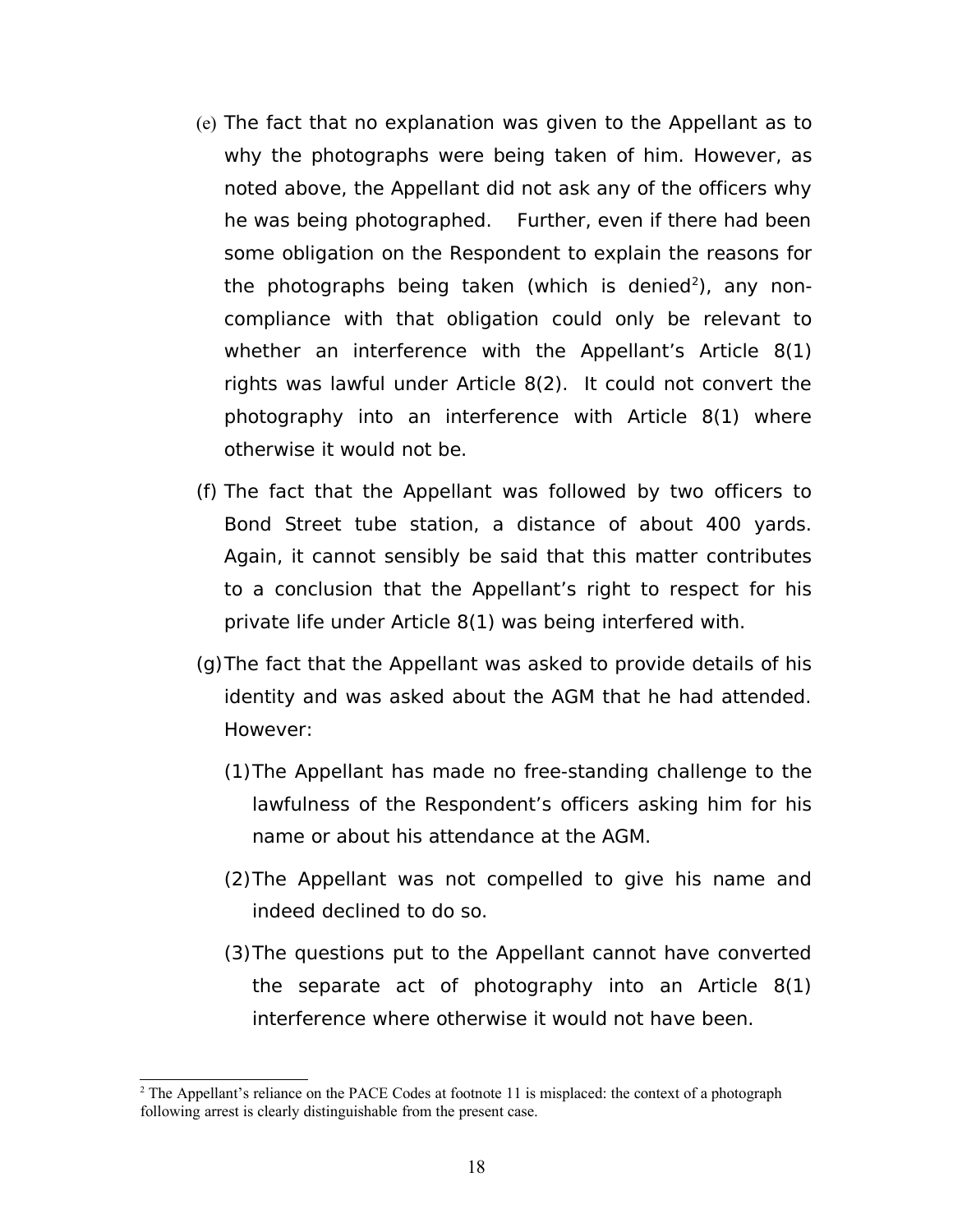- (h)The fact that "the purpose of taking the photographs was to identify the Claimant". Many of the cases referred to above involved just such a purpose, and yet the Courts concluded that there had been no interference with Article 8(1). It is very difficult to see why, if the taking of photographs for the purpose of publication, which will inevitably identify them, does not interfere with their Article 8(1), the taking of photographs for identification without publication should do so.
- (i) The fact that the photographs were taken with a view to their retention for "intelligence purposes". This factor collapses into the separate challenge about the retention of the photographs. The issue of retention is addressed in detail below. However in that context, it is important to note (at this stage) another telling shift in the way the Appellant puts his case. Below, he argued that that "The photographs were taken with a view to their retention on a police database" [9A/68K/§33(i)]. Given the Respondent's evidence as to the manner of retention, that was an unsustainable assertion which is no longer pursued. This is an important point given the Appellant's reliance on the Grand Chamber's decision in Marper v United Kingdom which was of course concerned with retention of DNA samples and fingerprints on a nationally accessible police database, as explained further below.
- 41. Thus for all these reasons, the proper conclusion is that the taking of the Appellant's photograph by the Respondent on 27 April 2005 did not constitute any interference with his right to respect for his private life under Article 8(1) ECHR.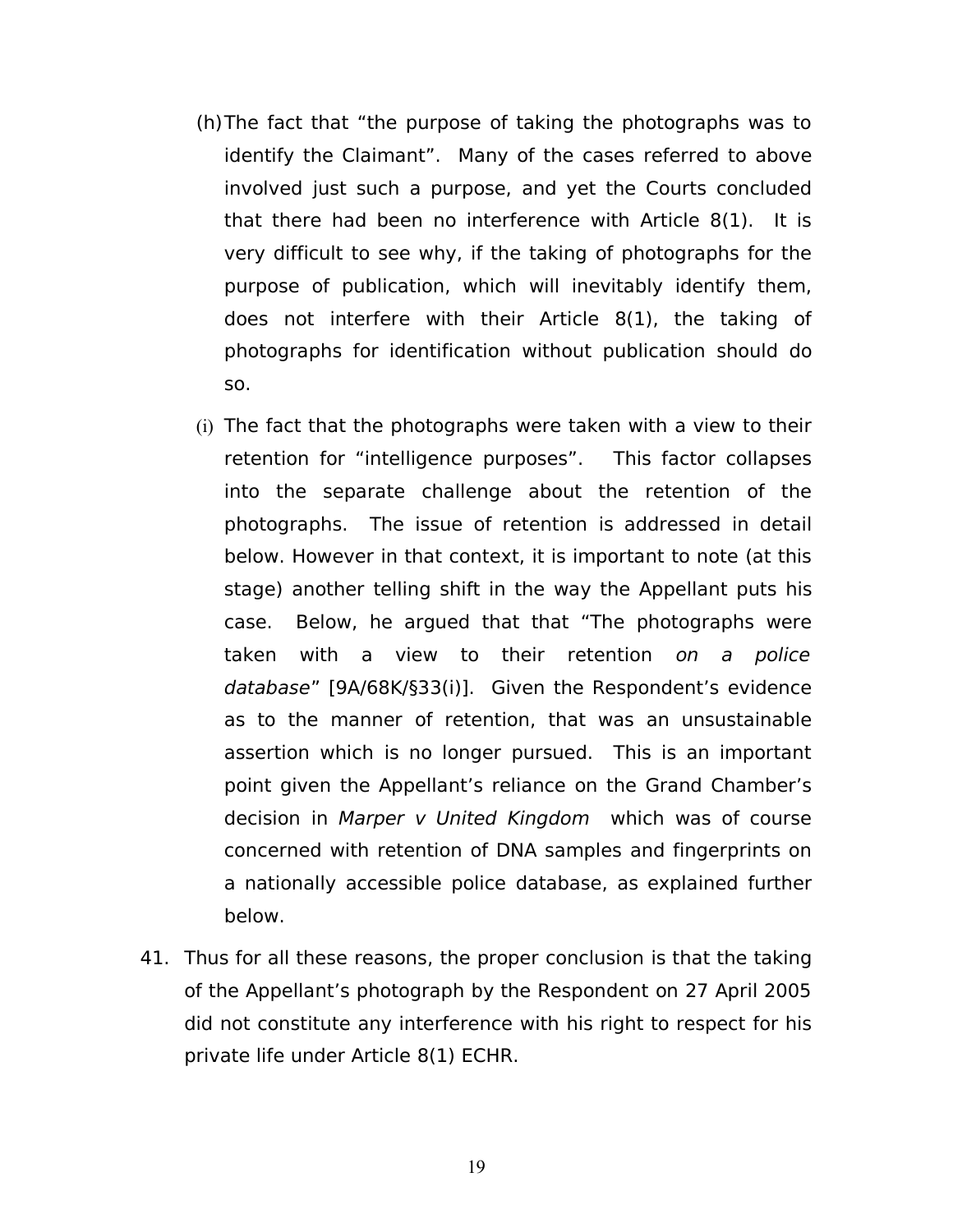# **Retention and potential use of the Appellant's photographs: interference?**

42. The Judge below rightly found that the retention of the Appellant's photographs and the limited use to which those photographs could be put, did not constitute an interference with the Appellant's Article 8(1) rights: paras 51-59. The Judge's conclusion was supported by both the Strasbourg and domestic authority to which he referred. The Respondent addresses those authorities in further detail below. In addition, the Respondent will address the relevance of the Grand Chamber's decision in Marper v United Kingdom which was given on 4 December 2008, after the judgment below. It is understood that the Appellant will be serving a Supplemental Note/Skeleton to make further submissions in light of Marper, but at the time of drafting this Skeleton, the Respondent has not yet seen that Note/Supplemental Skeleton.

## **The cases prior to Marper**

43. In  $X$  v United Kingdom (supra), the facts of which are set out above, the Commission found that the retention of the applicant's photograph did not interfere with her Article 8(1) rights. In Friedl v Austria (supra), the photographs taken by the police were retained in a file relating to the demonstration which he had attended. In finding there to have been no interference with the applicant's Article 8(1) rights, the Commission noted (at para 49) that there had been no intrusion into the "inner circle" of the applicant's private life by entry into his home; that the photographs related to a public incident in which the applicant had voluntarily taken part, and that they had been taken for purposes including recording the conduct of the participants in the demonstration in view of the ensuing investigation for road traffic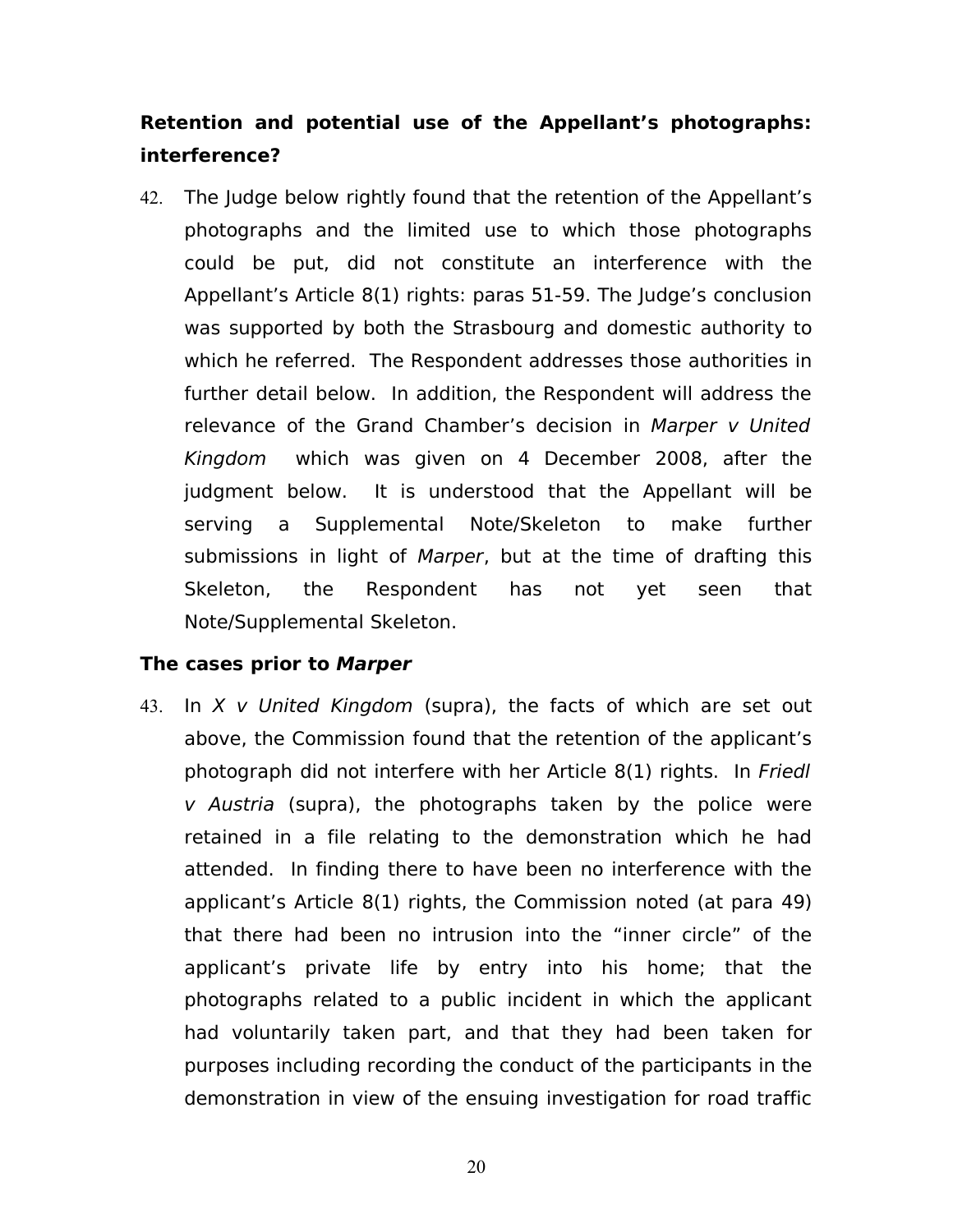offences. Further, while the respondent Government had assured the Commission that no action was taken to identify the persons photographed on that occasion by means of data processing (para 50), it is clear that after the demonstration, his identity was established and recorded (para 45).

- 44. The facts of Lupker v The Netherlands (App No 18395/91; Decn 7.12.92) are summarised in paragraph 53 of the Judgment below. It is clear from the Commission's decision that the retention of photographs by the State for the purposes of future identification of suspects, in the absence of the State making those photographs available to the public or for some wider purpose, will not entail an interference with Article 8(1). The Appellant seeks to distinguish Lupker at paragraph 36(a) of his Skeleton Argument. Firstly, he relies on the Data Protection Directive to show that the law has moved on and places more emphasis on information only being kept for specified purposes. This is presumably a reference to the fact that the some of the photographs in Lupker were taken for the purposes of passport applications and then used for suspect-identification purposes. Yet that point does not help the Appellant: the purposes for taking his photographs in the first place (see above) are the same purposes for which they were subsequently been retained.
- 45. In Kinnunen v Finland (Decn 15.5.96; App No 24950/94), the Commission again rejected as inadmissible the applicant's complaint based on the fact that his photographs and fingerprints had been taken in the course of his arrest and then retained on police files after he had been acquitted of the charge of fraud. It found that these matters did not constitute an interference with his Article 8(1) rights.

21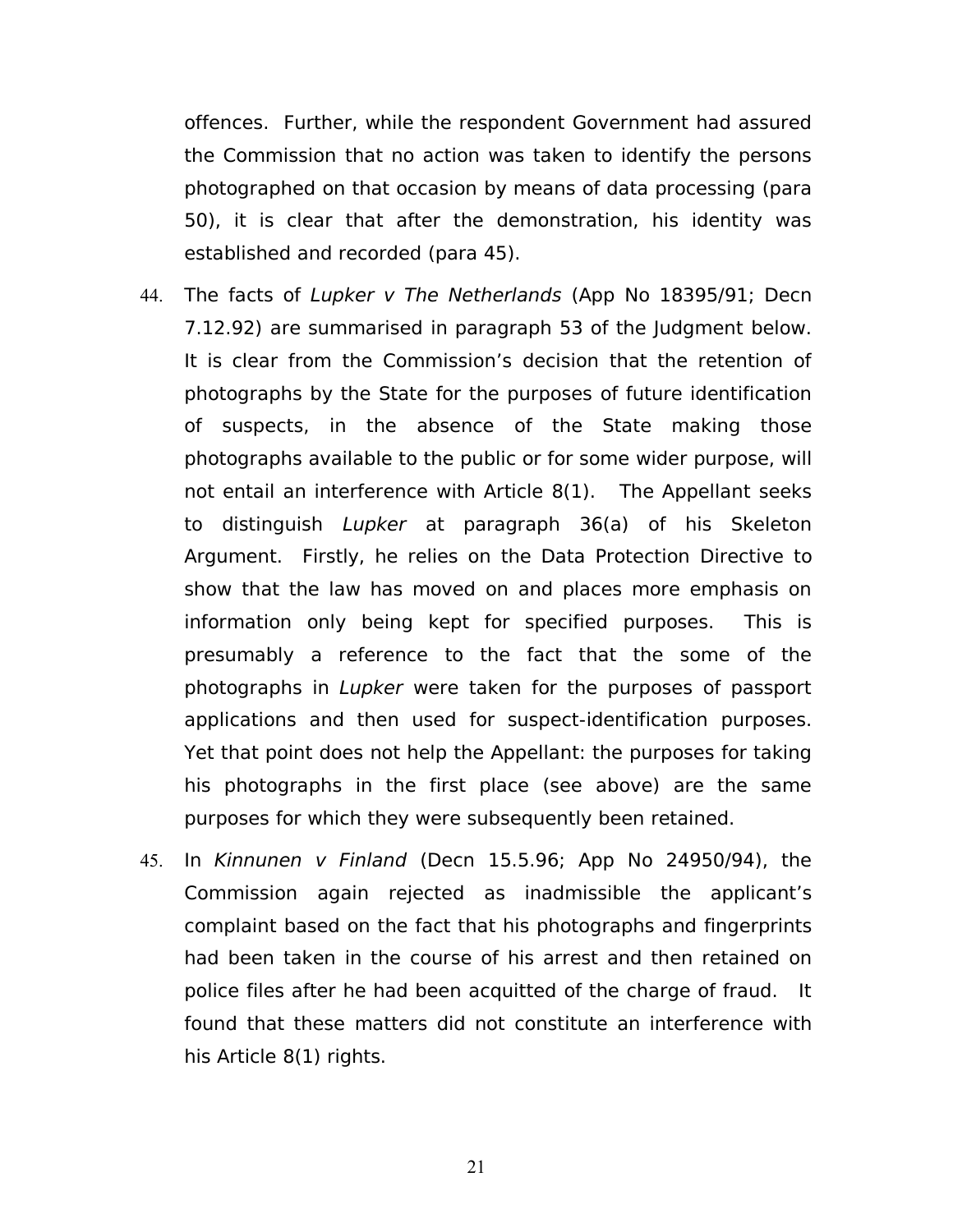- 46. The Appellant relies on the decision in Rotaru v Romania (App No 28341/95; judgment 4.5.00). However that case related to the storing of information by the Romanian Intelligence Service ("RIS") about the applicant's student life and political activities, which had been gathered by the RIS over the course of more than 50 years; some of which was false and likely to injure the applicant's reputation (para 44). The Court concluded that the RIS clearly held information about the applicant's private life, and that the storing of information and its use, coupled with the refusal to allow the applicant the opportunity to refute it, amounted to an interference with his Article 8(1) rights. The case of Rotaru could not be more different from the present case: no information about the Appellant's private life has been held; the photographs relate to one incident on one date; there is in no "file" on the Appellant in the sense of the RIS file on the applicant in Rotaru; the photograph held cannot be said to be damaging to the Appellant's reputation; and he has not been denied the chance to refute any information.
- 47. The case of Amman v Switzerland (App No 27798/95; Judgment 16.2.00), also relied on by the Appellant, concerned the creation of a card-index file on the applicant by the Swiss Intelligence Service, containing information about the applicant's business contacts with someone at the former Soviet embassy and with a certain company, which had been obtained by an intercepted phone call. The Court found that the information obtained and retained related to the applicant's private life, so that there had been an interference with Article 8(1) (paras 65-70). Again however, the crucial distinction between Amman and the present case is that the photograph does not record information about the Appellant's private life.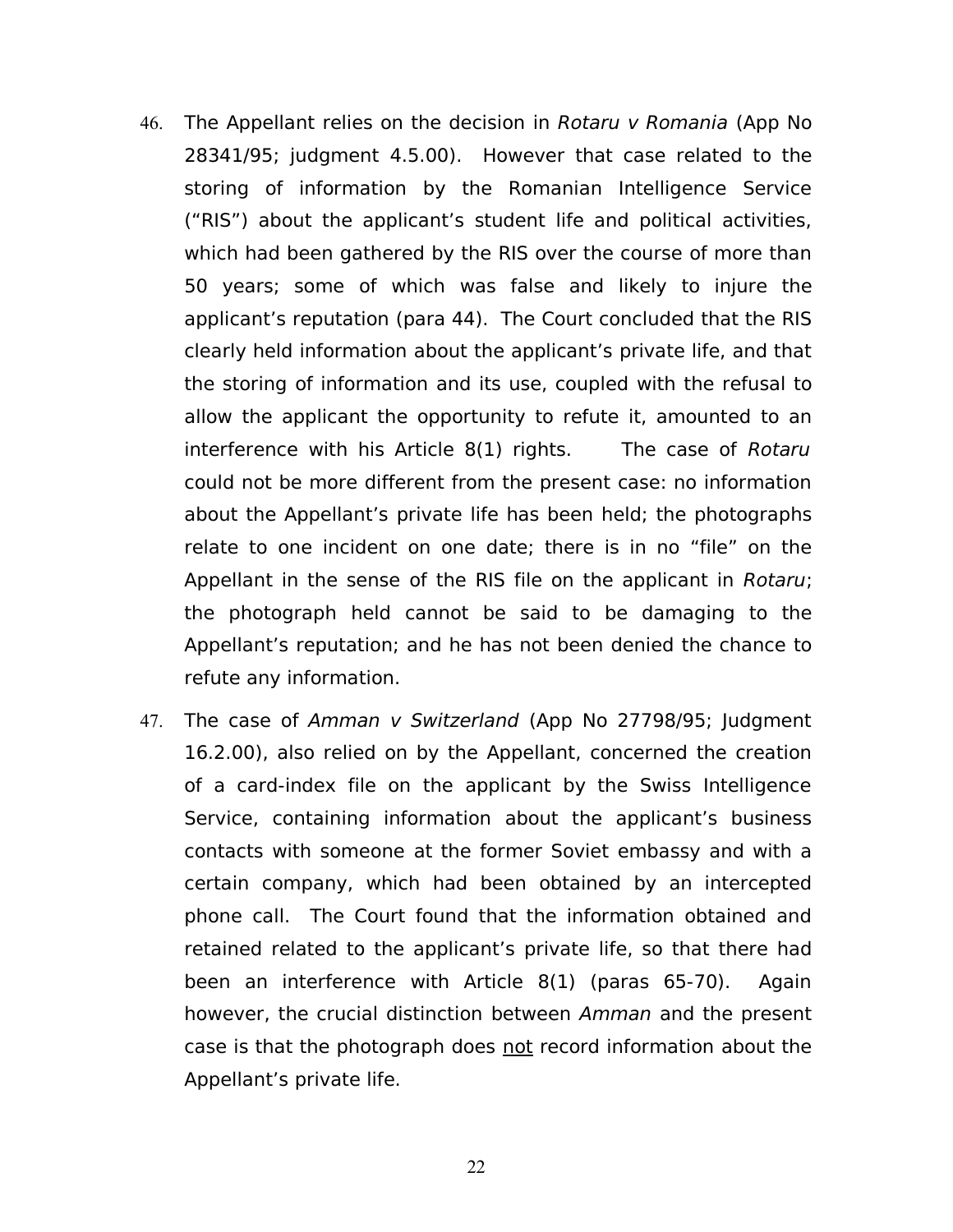48. Similarly, the Appellant relies on Segersted-Wiberg v Sweden (2007) 44 EHRR 2. Yet this case again related to the storage of detailed information on Secret Police files kept on each applicant concerning events over many years. In relation to the first applicant, for example, it contained 51 pages of information obtained from 1940 onwards (see para 14). In these circumstances, the Court (applying Amman and Rotaru) found that the information stored by the Secret Police constituted data pertaining to their private life, even though some of the information had been in the public domain (para 72). Again, this case is plainly distinguishable from the present for similar reasons given above in relation to Amman and Rotaru.

### **Conclusion on the Strasbourg cases prior to Marper**

- 49. The Respondent submits that the principles to be derived from these cases are as follows. Mere retention of photographs by the police will not of itself constitute an interference with the subject's Article 8(1) rights. Further, the mere linking of a photograph to someone's identity on an administrative file is not sufficient. Rather, retention may give rise to an interference in the following circumstances:
	- (a)If the photograph is of activities in relation to which the person could have a reasonable expectation of privacy.
	- (b)If the photograph is held or used for some improper purpose wider than the prevention and detection of crime.
	- (c)If the photograph is linked to information which contains a "subjective appreciation" which the applicant may reasonably wish to refute.
	- (d)If the photograph is held as part of a file that has been created on the subject of photograph, containing details of his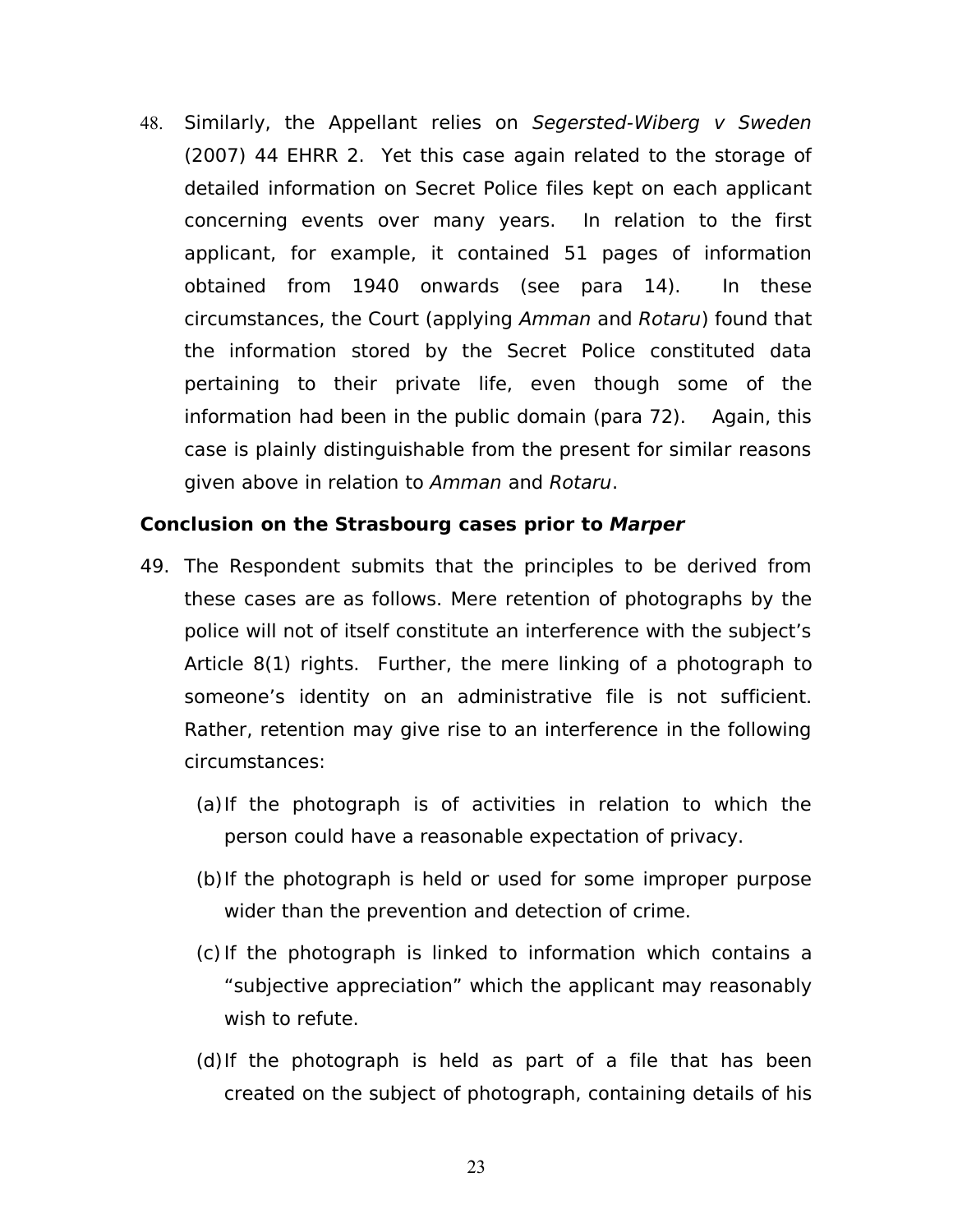activities over a significant period of time, even where some of the activities are public.

- 50. Applying these principles, it is impossible to conclude that the retention of the Appellant's photograph constitutes an interference with his right to respect for his private life under Article 8(1):
	- (i) The only activity photographed, on one single day, was the Appellant standing outside the Millenium hotel on Grosvenor Square and then walking to Bond Street. For the reasons already given, these were not activities that could possibly be described as private.
	- (ii) The purpose in retaining the photographs was to assist the Respondent in identifying the Appellant, in case he had already carried out some unlawful act at the AGM (which might not yet have been discovered) or in case he did so at a similar event in the future.
	- (iii) The Appellant's suggestion that he might want to refute a "subjective appreciation" by the Respondent based on his having been seen with EA and/or his participation in activity for CAAT is fanciful. Indeed when the Appellant was politely asked about his presence at the AGM, he refused to give any information at all, whether to refute any suspicion that he believed was evidenced by the photography, or otherwise.
	- (iv) As set out above, none of the CD's that were retained with the Appellant's photographs identify him. Access to those CD's is very strictly controlled.
	- (v) In light of the Appellant having done nothing to bring himself to the attention of the Respondent after the events on 27 April 2005 (including at the DSEi event in September 2005),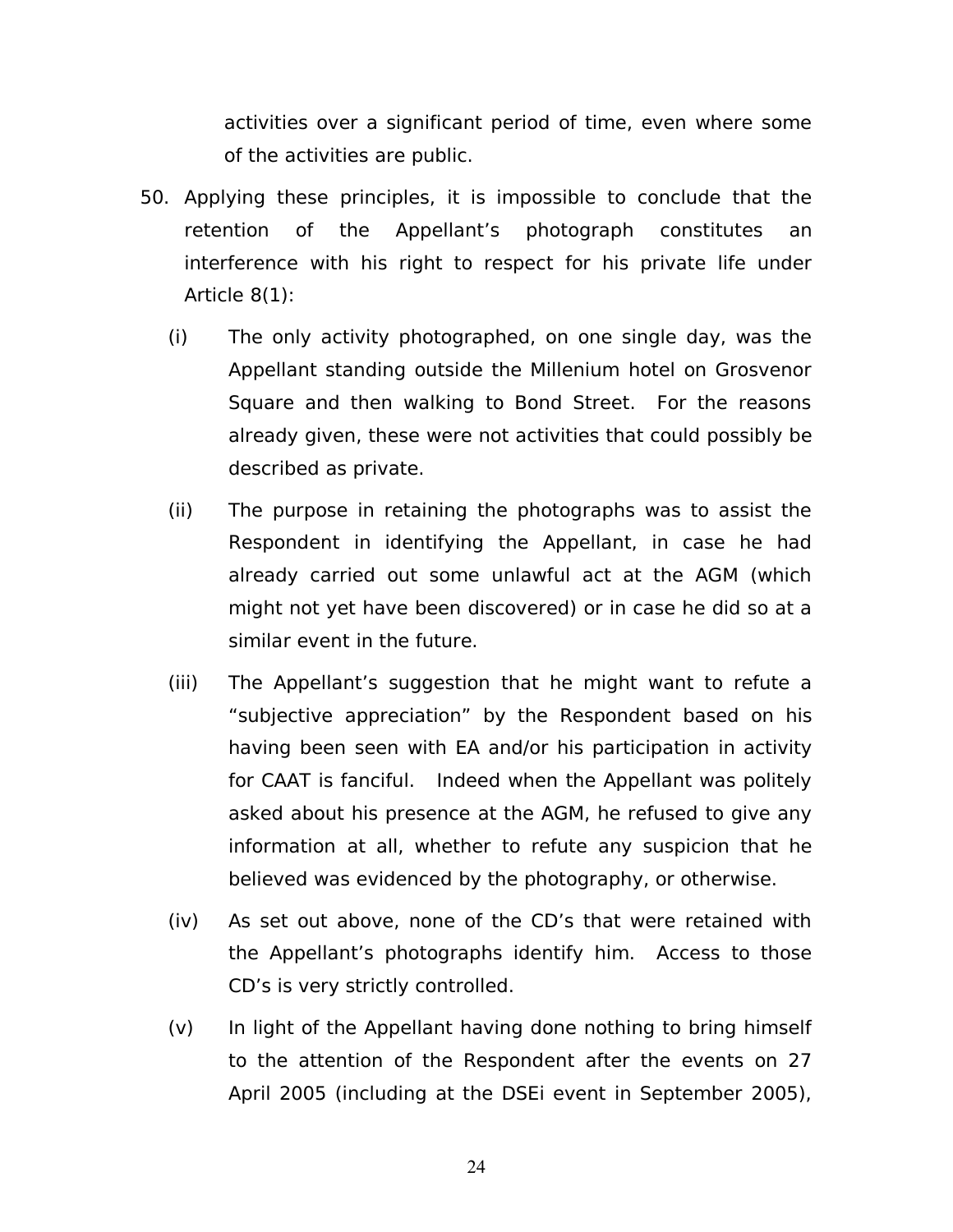CO11's copy of the Appellant's image on the CD would (but for the present JR) have been destroyed at around 12 months.

- (vi) The copies held for longer by SCD4 cannot be used for general intelligence purposes.
- (vii) In no sense can it be said that a file has been kept on the Appellant recording his private life and identifying him as an object of suspicion or police interest so as to bring him within the principles derived from the Strasbourg cases referred to above.
- 51. As the Judge below rightly held (at paragraph 59):

"…The Claimant was photographed in a public street, in circumstances in which police presence could not have been unexpected by the Claimant or by anyone else. The images were to be retained, without general disclosure, for very limited purposes. The retention of the images was not part of the compilation of a general dossier of information concerning the Claimant of the type that has been held in the past to constitute an interference with Article 8 rights."

# **The decisions of the House of Lords and the Grand Chamber in Marper**

52. In R(S& Marper) v Chief Constable of South Yorkshire Police [2004] 1 WLR 2196, the issues before the House were whether fingerprints, cellular samples and DNA profiles obtained from the appellants and then retained by the police, despite the fact that neither had been convicted of any offence, constituted an interference with their Article 8(1) rights and if so, whether such interference was lawful under Article 8(2).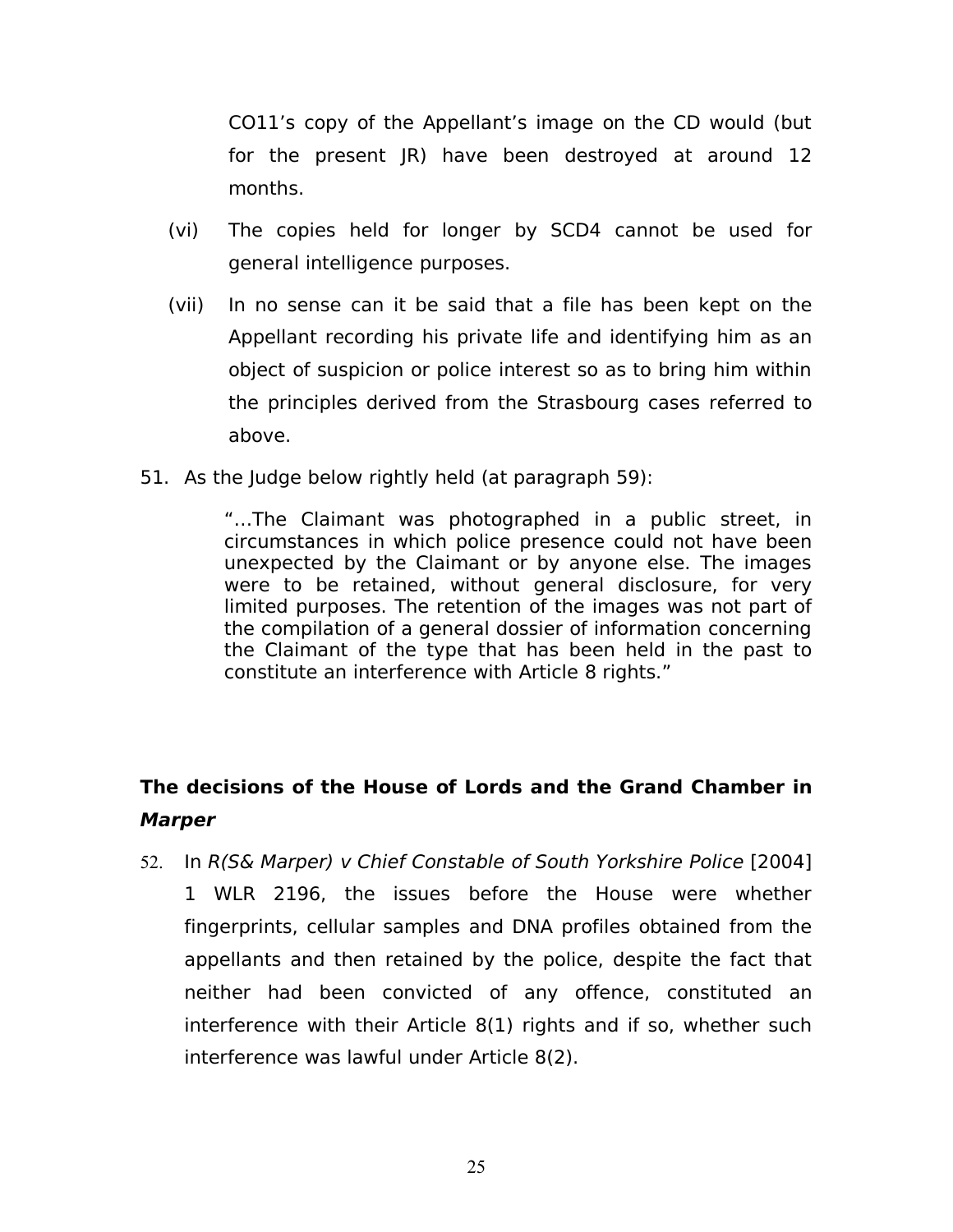- 53. The majority of the House (Baroness Hale dissenting) was of the view that the retention of these samples did not amount to an interference with the Appellant's Article 8(1) rights. Lord Steyn at paras 25-31 conducted a detailed review of the Strasbourg authorities, including those concerning the retention of photographs, and formed the view at paragraph 31 that looking at the matter in the round, Article 8(1) was not engaged, and that if he was wrong about that "any interference is very modest indeed". Lords Rodger, Carswell and Brown agreed with Lord Steyn.
- 54. In her dissenting speech, Baroness Hale drew a distinction between the retention of a person's DNA, and the retention of information that was not sufficiently private to engage Article 8, referring to the decision in Campbell v MGN which concerned the taking of photographs. At paragraph 71 Baroness Hale stated:

"It can also be said that not all information about a person is so private that it enjoys the protection of article 8. This is so. There must be a reasonable expectation of privacy before it is protected: see Campbell v MGN Ltd [2004] 2 WLR 1232. But there can be little, if anything, more private to the individual than the knowledge of his genetic make-up. Again in the words of the Canadian Privacy Commissioner: 'No surveillance technology is more threatening to privacy than that designed to unlock the information contained in human genes.'"

- 55. Following the Judgment of McCombe J below, the Grand Chamber of the ECtHR delivered its judgment in Marper v United Kingdom in which it found that the "blanket and indiscriminate nature of the powers of retention of the fingerprints, cellular samples and DNA profiles of persons suspected but not convicted of offences" constituted a disproportionate interference with the applicants' Article 8 rights (para 125).
- 56. In summary, the Respondent's position in relation to the Grand Chamber's decision is that: (a) to the extent that there is a conflict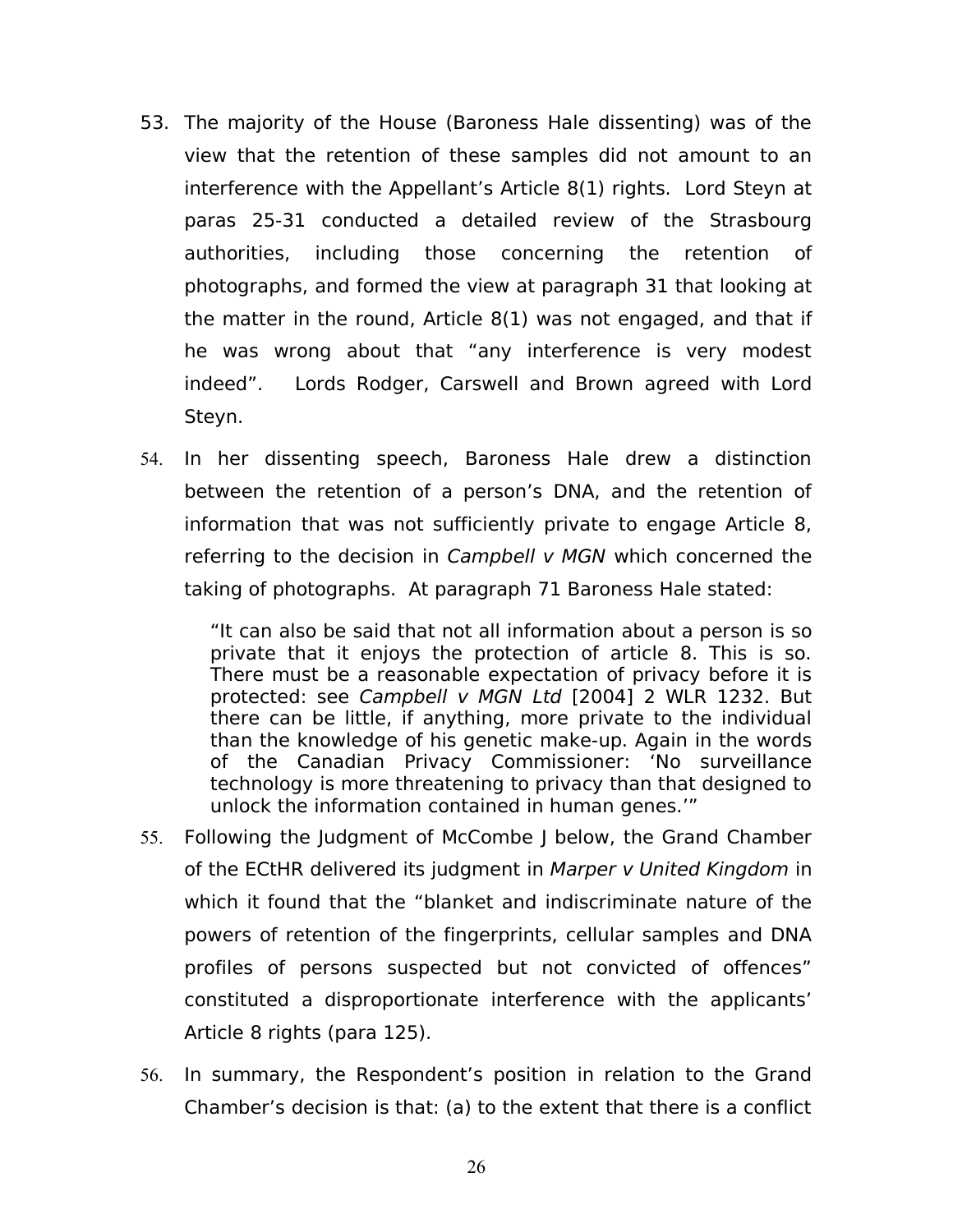between the decision of the House of Lords and the Strasbourg Court, the Court of Appeal should follow the decision of their Lordships' House; (b) in any event, the decision of the Grand Chamber in Marper does not lead to a conclusion that there has been an interference with Article 8(1) in the present case, given the fundamental differences between the two cases.

The proper approach where there are conflicting decisions of the House of Lords and Strasbourg

- 57. It is well established that where the Court of Appeal considers that an earlier decision of the House of Lords, which would otherwise be binding on it, may be, or even is clearly, inconsistent with a subsequent decision of the ECtHR, then absent wholly exceptional circumstances the Court of Appeal should faithfully follow the decision of the House of Lords, and leave it to their Lordships to decide whether to modify or reverse its earlier decision: see Kay v Lambeth LBC [2006] 2 AC 465 at paras 40-45 per Lord Bingham; R(RJM) v SSWP [2008] 3 WLR 1023 at para 64 per Lord Neuberger. This is the correct approach even where the conflicting decisions arise (as in the present case) in the same litigation: see  $R(Purdy)$  v DPP [2008] EWHC 2565 (Div Ct) per Scott Baker LJ at paras 42-45.
- 58. The approach in the cases cited above primarily concerned the application of the doctrine of precedent. The Respondent accepts, indeed avers, that the facts of the present case are distinguishable from those of Marper. However to the extent that this Court considers itself constrained on the facts to follow the guidance in Marper, and to the extent that the guidance differs in relevant way between that of the House of Lords and that given by Strasbourg, the Respondent submits that it is the guidance of their Lordships' House which should be followed.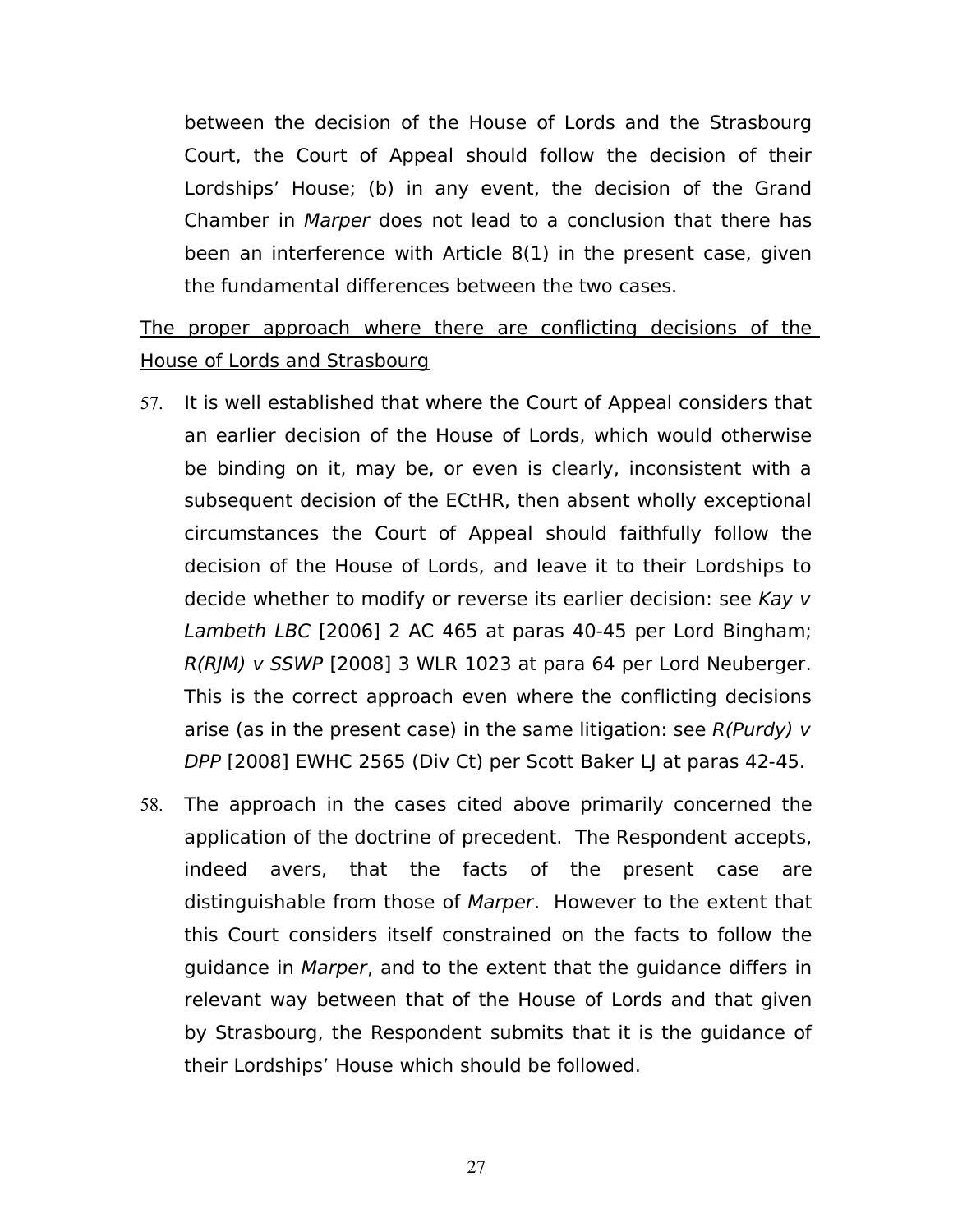59. However the Respondent emphasises that this Court is unlikely to need to resolve what might be a difficult issue concerning the scope of the ratio in Kay v Lambeth, given the submissions below - that nothing in the Strasbourg decision in Marper in fact leads to the conclusion that the Appellant's submissions are well founded.

The applicability of the Strasbourg decision in Marper to the issue of interference

60. At paragraph 67 of the Grand Chamber's judgment, in setting out the General Principles to be applied, the Court stated (emphasis added):

> "The mere storing of data relating to the private life of an individual amounts to an interference within the meaning of Article 8 (see Leander v. Sweden, 26 March 1987, § 48, Series A no. 116). The subsequent use of the stored information has no bearing on that finding (Amann v. Switzerland [GC], no. 27798/95, § 69, ECHR 2000-II). However, in determining whether the personal information retained by the authorities involves any of the private-life aspects mentioned above, the Court will have due regard to the specific context in which the information at issue has been recorded and retained, the nature of the records, the way in which these records are used and processed and the results that may be obtained (see, mutatis mutandis, Friedl, cited above, §§49-51, and Peck v. the United Kingdom, cited above, § 59)."

61. This statement of general principle is entirely consistent with the principles derived from the previous case-law, including on retention of photographs, as summarised in paragraph [49] above. The question identified by the Grand Chamber (applied in the present case) is whether the Respondent has stored data relating to the Appellant's private life, having regard to the context in which the photographs were taken and retained, the way in which the photographs have been used and processed (if at all) and the results that may be obtained. Yet for all the reasons already given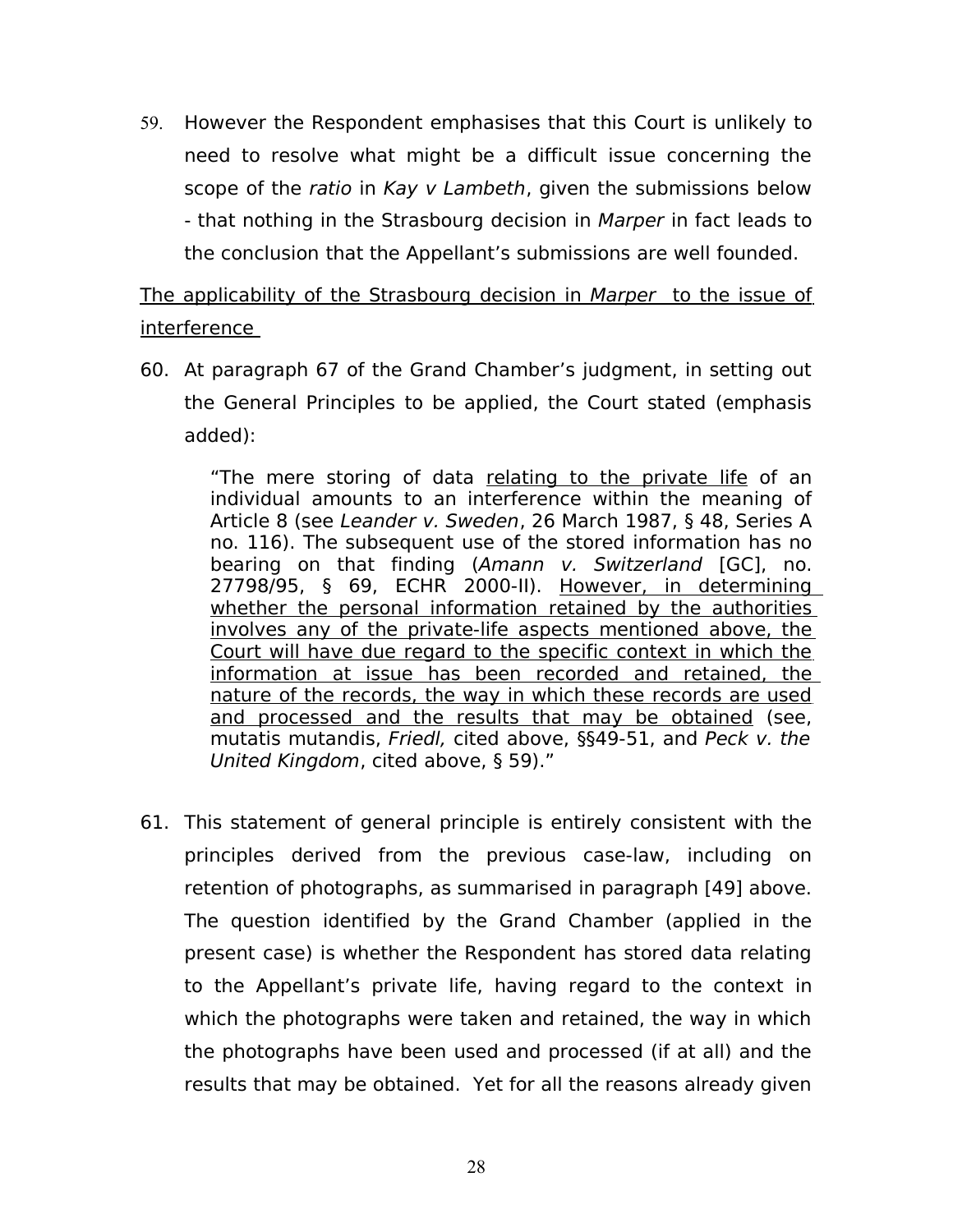above, the retention of the photographs does not constitute retention of data relating to the Appellant's private life.

- 62. The reasons given by the Grand Chamber as to why the retention of cellular samples and DNA profiles constitutes the storing of private information are plainly distinguishable from the present case:
	- (i) The Court paid significant regard to possible future developments in genetics and information technology and thus that "in the future the private-life interests bound up with genetic information may be adversely affected in novel ways or in a manner which cannot be anticipated with precision today" (para 71).
	- (ii) The Court also placed significant weight to the "highly personal nature of cellular samples" and to the fact that they contained "much sensitive information about an individual, including information about his or her health", as well as a "unique genetic code of great relevance to both the individual and his relatives".
	- (iii) Further, the DNA profiles could be used "for familial searching with a view to identifying a possible genetic relationship between individuals" and the Court considered that this was itself sufficient to conclude that their retention interfered with the right to the private life of the relevant individuals (para 75).
- 63. Plainly, none of these factors can be said to arise from the simple retention on CD's of photographs of the Appellant, in particular where the photographs have not been placed on any database, searchable or otherwise (as to which, see further below).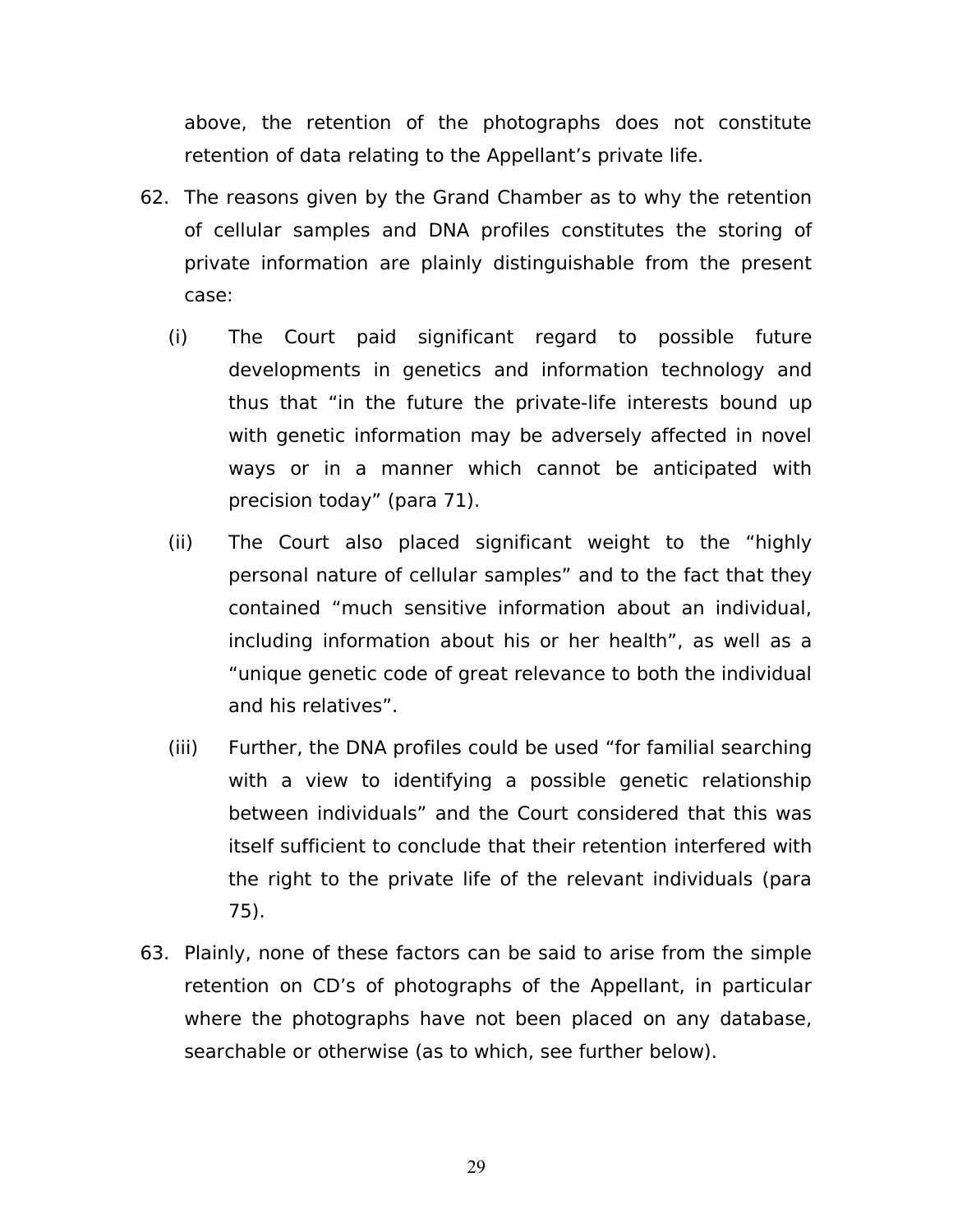- 64. As to fingerprints, the Court found at paragraph 85 that their retention may in itself give rise to private life concerns. However the Court did not suggest that such retention would necessarily constitute an interference with Article 8(1). On the contrary, it is clear from paragraph 86 that what led to the finding of an interference was the fact that the fingerprints were "subsequently recorded on a nationwide database with the aim of being permanently kept and regularly processed by automated means for criminal identification purposes". In the present case, by contrast:
	- (i) The Appellant's photographs are not recorded on a nationwide database.
	- (ii) The images held by CO11 are not kept permanently. As noted above, the general position is that a CO11 review takes place around 12 months after the images are created. That review will consider whether the images have any ongoing significant intelligence value. Thus the Appellant's photographs held by CO11 would (but for these proceedings) have been destroyed within no longer than 12 months of their having been taken.
	- (iii) The copy CD's kept in the SCD4 storage warehouse storage (and which would not have been destroyed at the same time) cannot be used for general intelligence purposes, let alone searched in any way on a national database. The CD's do not identify the Appellant.
	- (iv) There is no regular processing of the Appellant's photographs by automated means for criminal identification purposes.
- 65. For all these reasons, the decision of the Grand Chamber in Marper does not assist the Appellant's case on interference. On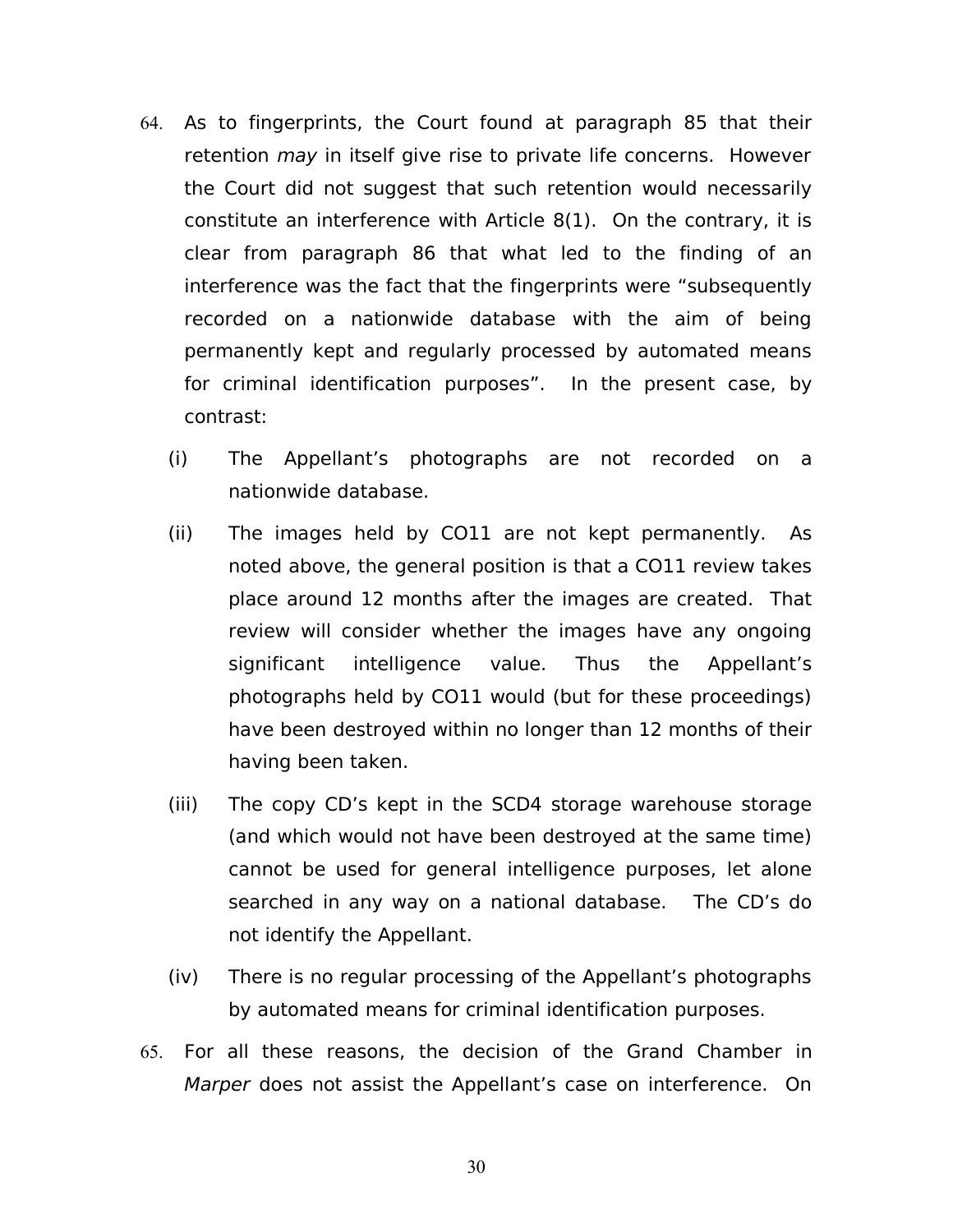the contrary, it re-affirms the existing principles established by Strasbourg, the application of which make clear that there has been no such interference.

## **ARTICLE 8(2) – JUSTIFICATION**

- 66. If contrary to the above, the taking or retention of the Appellant's photographs did constitute an interference with his Article 8(1) rights, then such interference was lawful under Article 8(2).
- 67. Before turning to each of the matters to be considered under this heading, the Respondent makes the overall submission that any interference that there might have been with the Appellant's Article 8(1) rights would have been at the lowest level. This point goes not just to the issue of proportionality, but also to the degree of precision required to meet the requirement of being "in accordance with the law": see R(Gillan) v Commr of Police of the Metropolis (ibid) at para 56 per Lord Hope.

# **In accordance with law**

- 68. The Judge rightly found that the taking and retention of the Appellant's photographs was "in accordance with the law" within the meaning of Article 8(2). There is no requirement that there be a statute or statutory code in order for this requirement to be met; "the law" in this context includes the common law:  $R(Munjaz)$  v Mersey Care NHS Trust [2005] 3 WLR 793 per Lord Hope at para 91.
- 69. The taking and retention of the photographs was done pursuant to the Respondent's common law powers to detect and prevent crime. In Rice v Connolly [1966] 2 WB 414 at 419, Lord Parker CJ stated:

"It is also in my judgment clear that it is part of the obligations and duties of a police constable to take all steps which appear to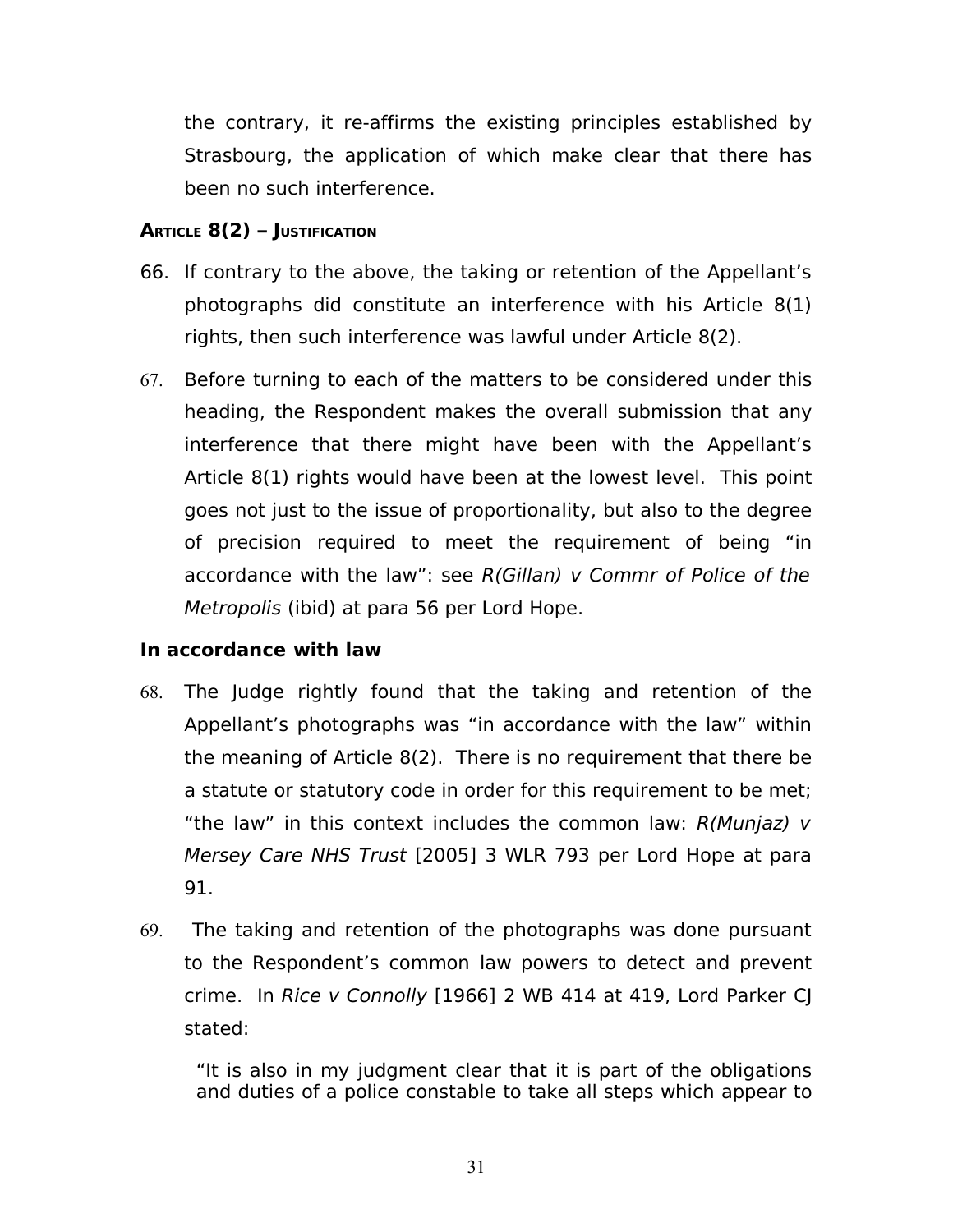him necessary for keeping the peace, for preventing crime or for protecting property from criminal injury. There is no exhaustive definition of the powers and obligations of the police, but they are at least those, and they would further include the duty to detect crime and to bring an offender to justice."

- 70. Further, the positive duties on constables have now been incorporated into statute by virtue of the attestation taken police officers pursuant to section 29 and Schedule 4 of the Police Act 1996<sup>[3](#page-31-0)</sup>.
- 71. Inherent in the exercise of these powers are common law safeguards that prevent exercise thereof for arbitrary purposes or purposes unconnected with the duty of detecting or preventing crime.
- 72. In Marper (supra), Lord Steyn at paras 35 to 36 (with whom the other members of the House agreed) roundly rejected the appellants' argument that retention of the DNA samples and fingerprints was not in accordance with the law. The Grand Chamber did not consider it necessary to decide whether the wording of section 64 of PACE met the "quality of law" requirements in Article 8(2) (see para 99).
- 73. As the Judge below found, the Respondent's submissions in this context are strongly supported by the Strasbourg decision in Murray v United Kingdom (1994) 19 EHRR 193. The seventeen Judge Court (the equivalent of today's Grand Chamber) accepted that for a non-intrusive measure such as taking a photograph, even one taken without the applicant's knowledge or consent, the simple fact of there being a common law power to do so was

<span id="page-31-0"></span><sup>&</sup>lt;sup>3</sup> I . . . .do solemnly and sincerely declare and affirm that I will well and truly serve the Queen in the office of constable, with fairness, integrity, diligence and impartiality, upholding fundamental human rights and according equal respect to all people; and that I will, to the best of my power, cause the peace to be kept and preserved and prevent all offences against people and property; and that while I continue to hold the said office I will, to the best of my skill and knowledge, discharge all the duties thereof faithfully according to law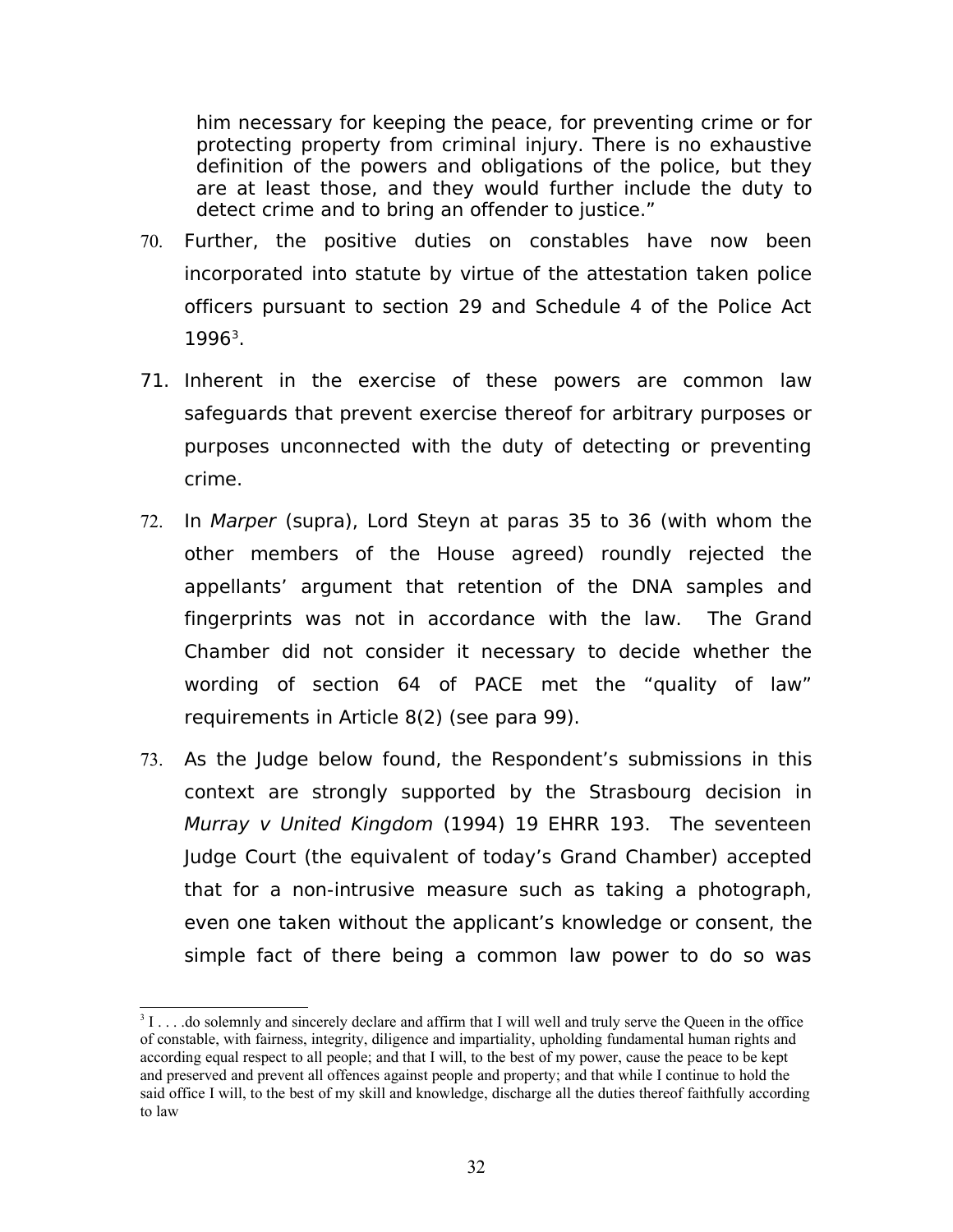sufficient to meet the requirement of being in accordance with the law, without the need for any statute<sup>[4](#page-32-0)</sup>.

- 74. The decision in Murray v United Kingdom presents an insurmountable obstacle to the Appellant's submission that in the present case, the power for the Respondent to take photographs had to be more closely defined. The suggestion at paragraph 39 of the Appellant's Skeleton Argument that Murray provides no guidance on this area because the Court's decision did not expressly refer to the implied requirements of certainty and accessibility is unsustainable, for the reasons recorded by the Judge below in paragraph 69. Further, it is important to note that the full Court in Murray upheld the decision of the Commission which had (at ibid page 216; para 80) expressly referred to the earlier case of Malone v United Kingdom in which the implied requirements referred to above were set out.
- 75. Thus it is unsustainable for the Appellant to argue that there needs to be a closely defined statutory or extra-statutory code regulating precisely when and how the non-intrusive power to take overt photographs should be exercised, any more than their needs to be such a code to define, for example, when and how the police can visually observe someone's behaviour in a public place, or makes notes about it. While the Appellant relies on the decision of the ECtHR in  $PG \& JH \vee United Kingdom$  (supra) in support of his case that the power to take photographs needed to be more closely defined, in fact the very passage cited at paragraph 40 of his Skeleton undermines his case. The Court in that passage expressly drew a distinction between: (a) covert surveillance and invasive measures such as searching private

<span id="page-32-0"></span><sup>&</sup>lt;sup>4</sup> NB: the Respondent's submission below was not precisely as the Judge has recorded it at paragraph 65. The point made on the basis of *Murray* was that set out in paragraph [73] above. It was not submitted that conduct will be "in accordance with law" just because it is not tortuous or otherwise contrary to law.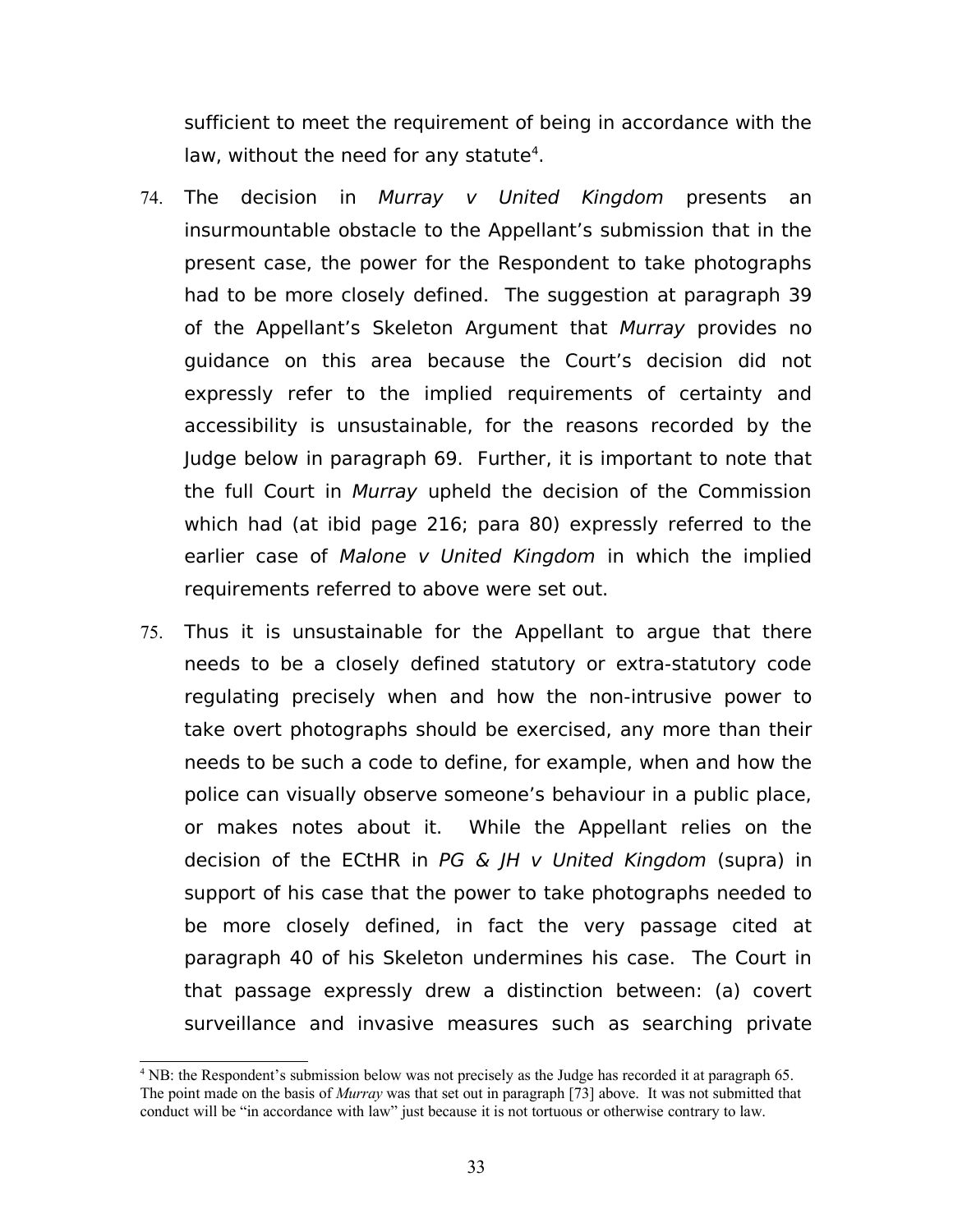property or taking personal body samples, which needed specific statutory authority or other express legal authority; and (b) "the implied powers of police officers to note evidence and collect and store exhibits taken in the course of an investigation", which needed no such express authority. It is plain that the overt taking of photographs in the circumstances of the present case is far more akin to (b) than to (a).

- 76. Further, as the Judge below noted at paragraph 72, the taking, retention and use of the photographs was subject to the detailed safeguards contained in the Data Protection Act 1998 ("the DPA"). For example, the Appellant would have been entitled to exercise his right of access to the data (i.e. the photographs) pursuant to section 7 of the DPA, and to exercise his right to prevent processing of the data under section 10, subject to the various provisions of that Act, including section 29 (which provides express exemptions concerning data processed for the prevention or detection of crime, to the extent that the exercise of the rights would be likely to prejudice that aim). Further, the Respondent's handling of the data is subject to core standards contained in the various Data Protection Principles set out in Schedule 1 of the Act. Thus the statutory framework provided by the DPA re-inforces the conclusion that the taking, retention and potential use of the Appellant's photograph were all "in accordance with the law".
- 77. Although no mention was made of this in the Claim Form/Grounds of Challenge, the Appellant argued below (and maintains the argument) that the Respondent failed to comply with the First Data Protection Principle, because the officers did not explain to him the purpose of the photography on the day in question. He asserts that this is a breach of paragraph 2(2) of Part II of Schedule 1 of the DPA. This argument, which is contrary to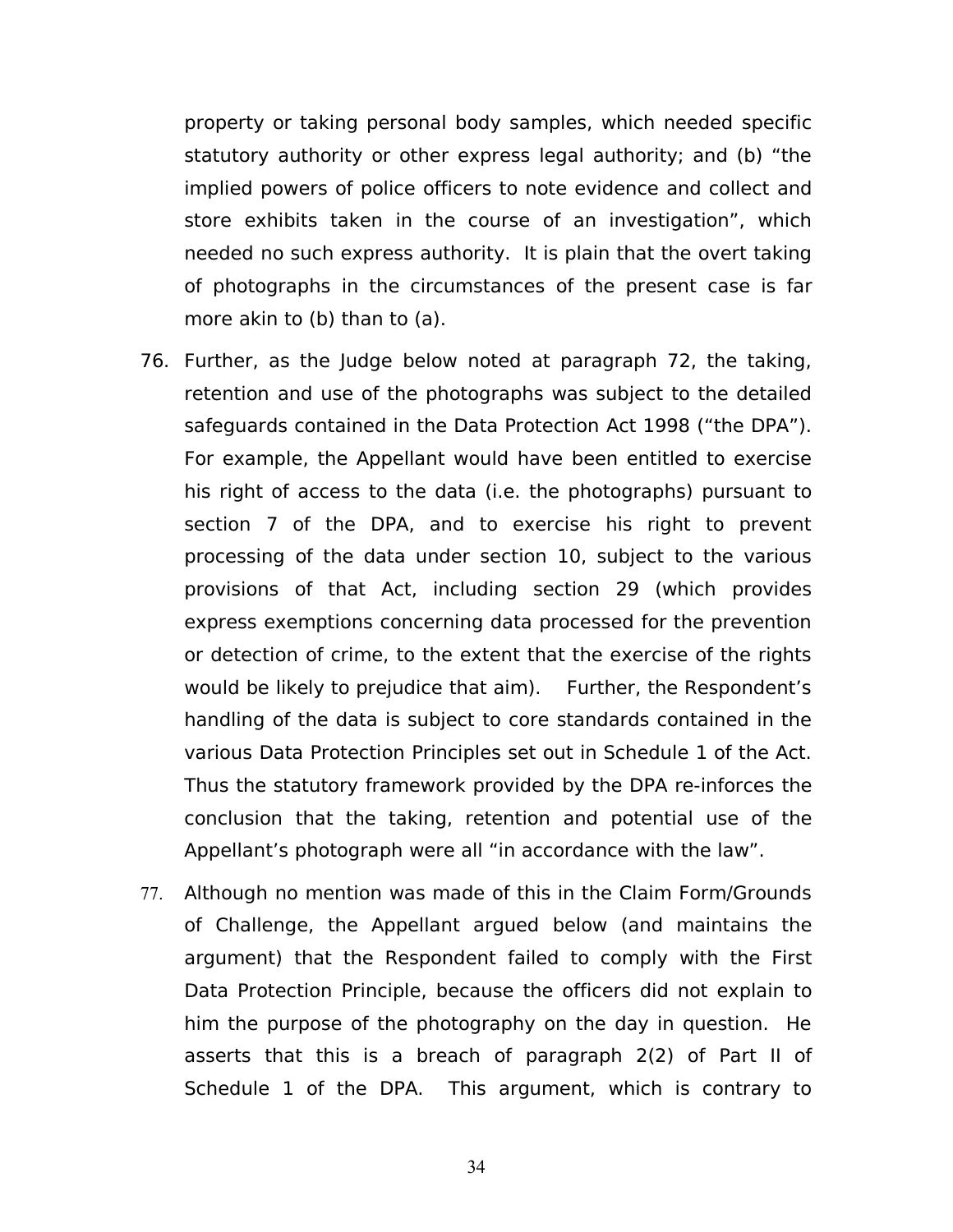commonsense, is also unsustainable on the language of the DPA. This simply requires that the data subject "has, or is provided with, or has made readily available to him" (para  $2(1)(b)$ ; emphasis added) the relevant information. In the present case, once the Appellant asked the Respondent about the purposes for which the photographs were taken (in his pre-action protocol letter), the relevant information was made available to him in the Respondent's letter at [12/139-142].

78. The Appellant also argues that the Respondent failed to comply with the Fifth Data Protection Principle requiring data processed for a purpose to be kept for no longer than is necessary for that purpose. However as explained above, the copy of the photographs held by CO11 would have been destroyed after around 12 months (but for this JR). While the CD's held by SCD4 would not have been destroyed at that point, there is, as already explained, nothing on the CD's to identify the people whose images are held on it; there is no general access to the images held on these CD's; and they are not accessible for general intelligence purposes. The limited purpose for which they are held are explained in the witness statement of Neal Williams at [22/232/§§15-17]. They are kept in case a civil claim is later made against the Respondent in relation to the events recorded on the CD's, or in case there needs to be some further investigation of those events. The example given by Mr Williams of photographs taken of the Broadwater Farm riots in 1985, the investigation of which was recently re-opened and which used images stored by SCD4, amply demonstrates why it is impossible for the Appellant to argue that the Fifth Data Principle has been contravened.

The Respondent's policy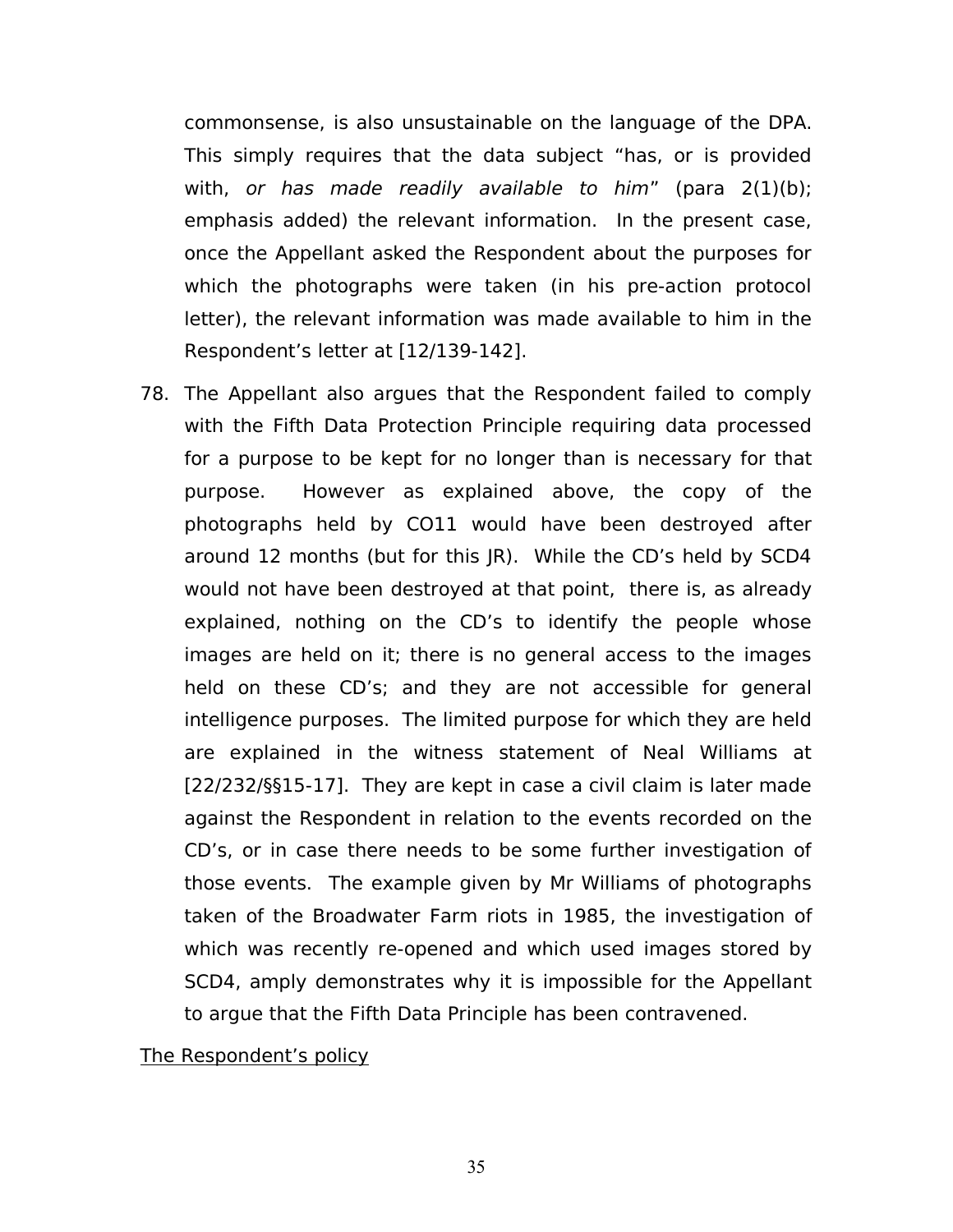- 79. The Appellant refers to the Respondent's policy on overt photography, contained at [12/108-111] and complains that it is inadequate, because it fails to specify various matters including the circumstances in which overt photography will be used as a crime prevention/detection tool; the manner in which the photographs will be taken, the number of photographs that can be taken and from what range; the circumstances in which officers must be able to give information about the reasons for photographing; nor makes any provision as to their subsequent retention (see para 44 of the Appellant's Skeleton).
- 80. However for the reasons given above, the Respondent does not need to rely on any policy on overt photography in order to render the taking or retention of photographs as "in accordance with the law". The fact that the policy itself refers to a Standard Operating Procedure which is not publicly accessible, a matter about which the Appellant also complains (at paragraph 43 of his Skeleton) is therefore likewise irrelevant.
- 81. The Appellant also argues (para 46 of his Skeleton) that the taking of his photograph was in breach of the policy in two respects. Neither of his complaints is well made. First, he says that he is neither someone suspected of crime or anti-social behaviour, nor "an associate" of such a person. But he was seen associating in a group with one or more individuals with a history of criminal behaviour. The Appellant asserts that this was insufficient to make him "an associate". However it is for the Respondent's officers, and not the Appellant, to make a judgment about such issues. As Lord Denning MR held in R v Chief Commr of Police of the Metropolis [1968] 2 QB 118 at 136 (in a passage subsequently approved by the House of Lords in  $R$  v Chief Constable of Sussex Police ex p International Trader's Ferry [1998] 3 WLR 1260):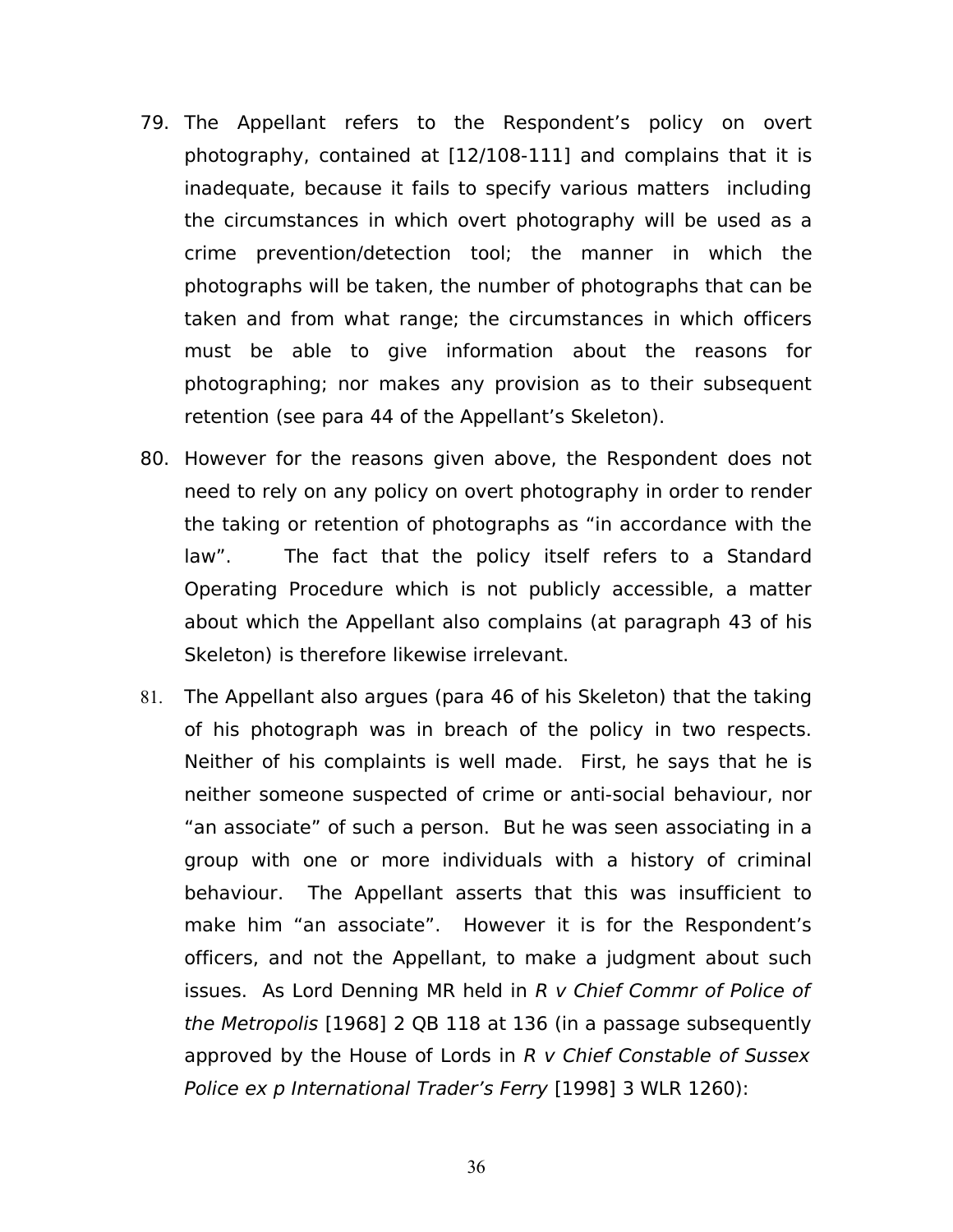"Although the chief officers of police are answerable to the law, there are many fields in which they have a discretion with which the law will not interfere. For instance, it is for the Commissioner of Police of the Metropolis, or the chief constable, as the case may be, to decide in any particular case whether inquiries should be pursued, or whether an arrest should be made, or a prosecution brought. It must be for him to decide on the disposition of his force and the concentration of his resources on any particular crime or area. No court can or should give him direction on such a matter." (emphasis added)

- 82. As to the complaint about the lack of an explanation, the Respondent repeats that the Appellant did not even ask why he was being photographed, instead refusing to engage in conversation with the Respondent's officers. Below, the Appellant argued in his Skeleton that it was "not fair to put the onus on [him] to seek an explanation". It is not clear whether this point is pursued. In any event, the Appellant has failed to explain why this should be so. If he was genuinely concerned to know the reasons for the photographs being taken, there is nothing unfair about expecting him to ask. In any event, even if this was "unfair" in some way, that does not mean that the actions of the Respondent's officers failed to comply with the policy, nor that they failed to act "in accordance with the law".
- 83. Finally, the Appellant complains (at para 47) that the Judge did not address the arguments based on the alleged breaches of the policy. That is probably because these arguments were not (so far as can be recalled) expressly pursued in oral submissions.

## **Proportionality**

84. The Respondent's actions were proportionate to the legitimate aim of preventing and/or detecting crime. Two general comments fall to be made before addressing the Appellant's arguments. First, the Respondent relies on all the reasons set out above,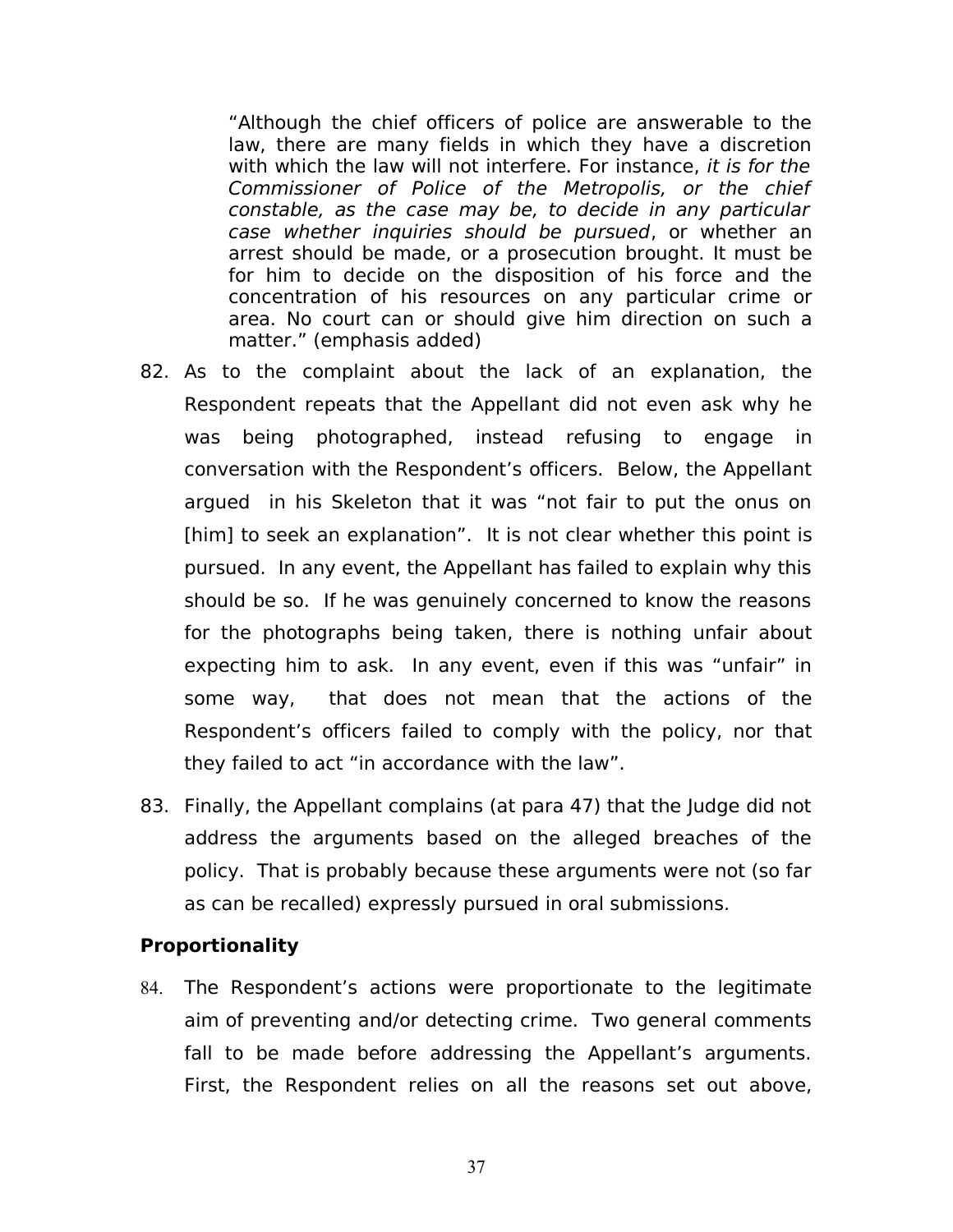concerning why there was no inference with the Appellant's Article 8(1) rights at all, to support the alternative case that any such interference as there might have been was of a very low level. Second, the Judge below was plainly right to find that the Court should not second-guess the detailed operational activities of police officers on the ground (see ex parte Blackburn (supra)). Once the legality of overt photography as a legitimate evidencegathering tool is accepted, the Respondent's officers should be afforded a wide margin of discretion as to, for example, how many photographs they can be allowed to take and in precisely what circumstances.

- 85. The Appellant argues (para 55) that his Article 8 claim "ran together" with his Article 10/11 claims, so that "weighty justification" was required. This submission is confused. Either there has been an interference with the Appellant's Article 10 and/or 11 rights, or there has not. If there has, then it will call for justification. If it has not, then the Article 8 claim cannot be advanced further by reference to these rights.
- 86. The Appellant then asserts that "there is substantial material to suggest that the Appellant would not have been photographed even if he had not been seen speaking to [EA]" (para 56 of his Skeleton Argument). He argues that without this factor, the photography would have been unjustified because it would only have taken place on the basis if the Appellant's "peaceful expression of his political views". This argument is also unsustainable:
	- (i) The fact is that the Appellant was seen at an AGM, in a capacity not as an investing shareholder, but as a member of an organisation, CAAT which (while its aims were non-violent)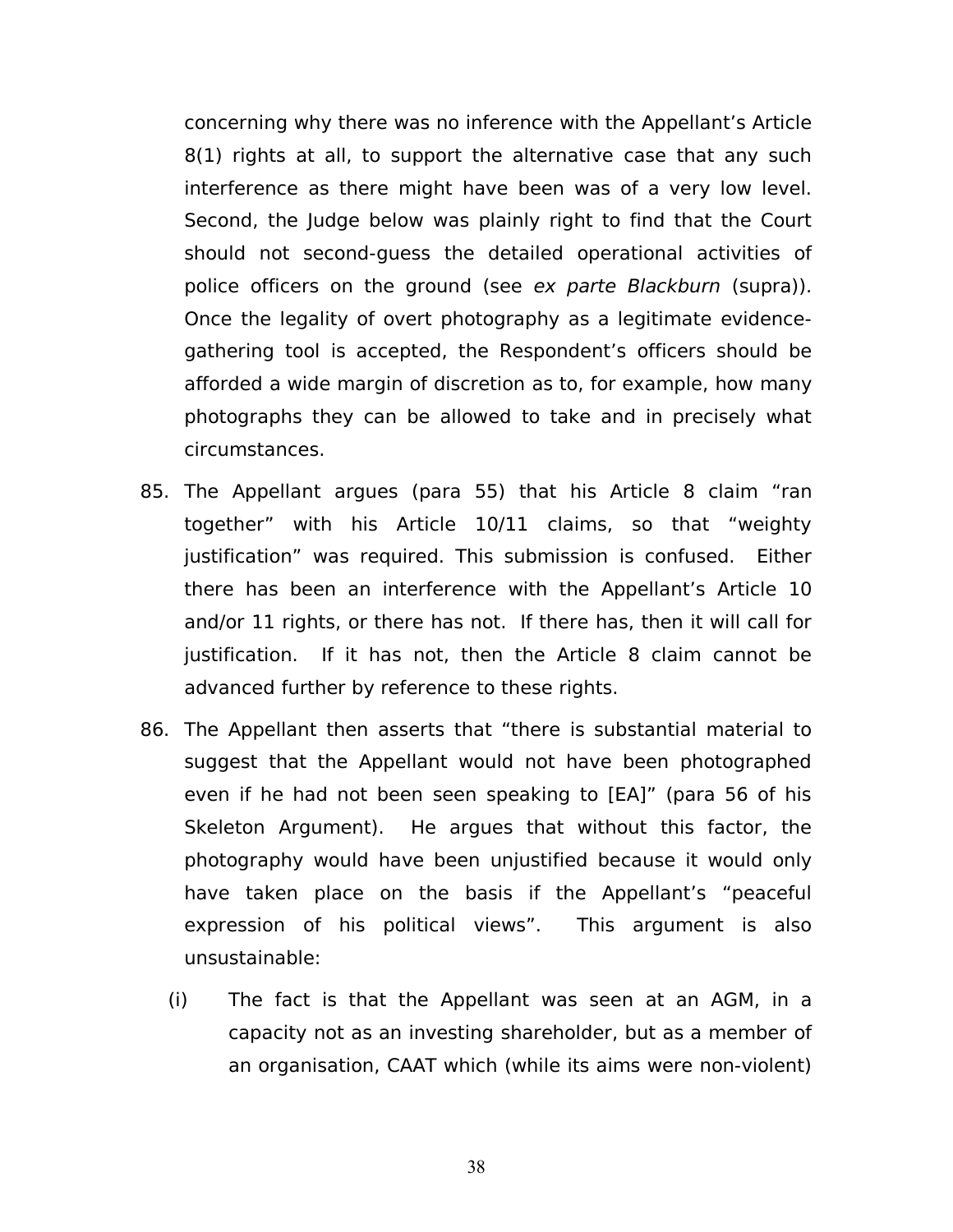had had amongst its membership people who had in the past carried out criminal acts under the guise of political protest.

- (ii) At the time the photographs were taken, it was not yet known what may have happened inside the hotel at the AGM. It might have been for example that the Appellant (acting similarly to other CAAT members in the past) had caused criminal damage inside the hotel.
- (iii) In these circumstances, it would have been absurd if the Respondent's officers, who had the opportunity to photograph on that day and subsequently to identify him, would have been prevented from doing on grounds of proportionality.
- (iv) Thus even had the Appellant not been seen associating with EA, there would have been ample justification for photographing him. Such justification has nothing to do with the Appellant's "peaceful expression of his political views".
- 87. As already noted, a further reason for taking the Appellant's photograph was the fact that he was seen with EA, a person known to have used violence in the past, and who may have encouraged the Appellant to act similarly. The Appellant now seeks to suggest that the Respondent's evidence in this respect is unreliable. However the Appellant accepted below that where there is a conflict of evidence, it is the Respondent's account that should be preferred (see paragraph 2 of the Judgment). This was plainly an appropriate concession, certainly in the absence of any application for cross-examination - see generally Fordham: Judicial Review Handbook  $(5<sup>th</sup>$  edition at §17.3.6); and (b) because the Appellant simply says that he cannot remember speaking to EA [13/147;§17]; whereas the positive evidence of the Respondent's officers was that she was present (Sergeant Dixon at [19/218/§9];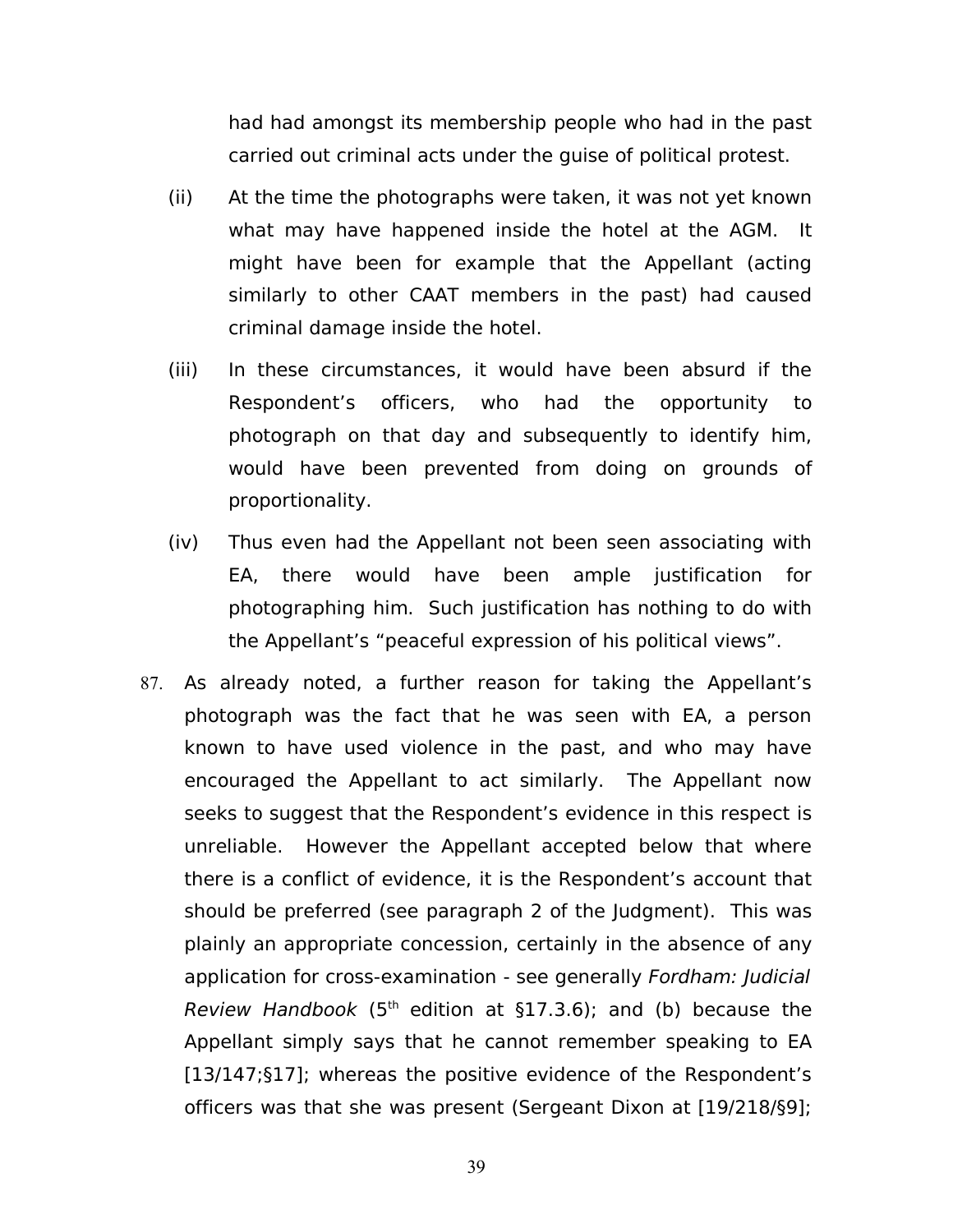Constable Hesketh at [20/221A/§5]; Constable Palfrey at [21/226/§7]).

88. Finally, the Appellant argues that the Judge did not distinguish between the different kinds of use to which the photographs might be put (para 58). He argues by implication that the images should have been destroyed once it became clear that he had not committed any offence at the AGM. But such an approach would have prevented the photographs being used so as to identify him at the forthcoming DSEi event. Further, there was nothing disproportionate about providing copies of photographs to officers policing such an event, in particular given the stringent safeguards attached to the limited distribution of the photo-sheets set out above.

## **ARTICLES 10 AND 11**

## **Interference**

- 89. In granting permission, Sedley LJ stated that he was "less certain that arts. 10 and 11 are engaged, although it is arguable that they are" [26/253].
- 90. The Respondent would not concede that the Appellant's attendance at the Reed AGM, while undoubtedly connected to CAAT's public campaign against Reed, necessarily constituted the exercise by him of his right to freedom of expression under Article 10, nor his right to freedom of assembly under Article 11. On the Appellant's own evidence he had simply asked the Board of Directors one question about "whether they were concerned that Reed's involvement in the activities of Spearhead might have a negative impact on Reed's other brands, such as their educational publishing business" (see the Appellant's statement at [11/89/§7]).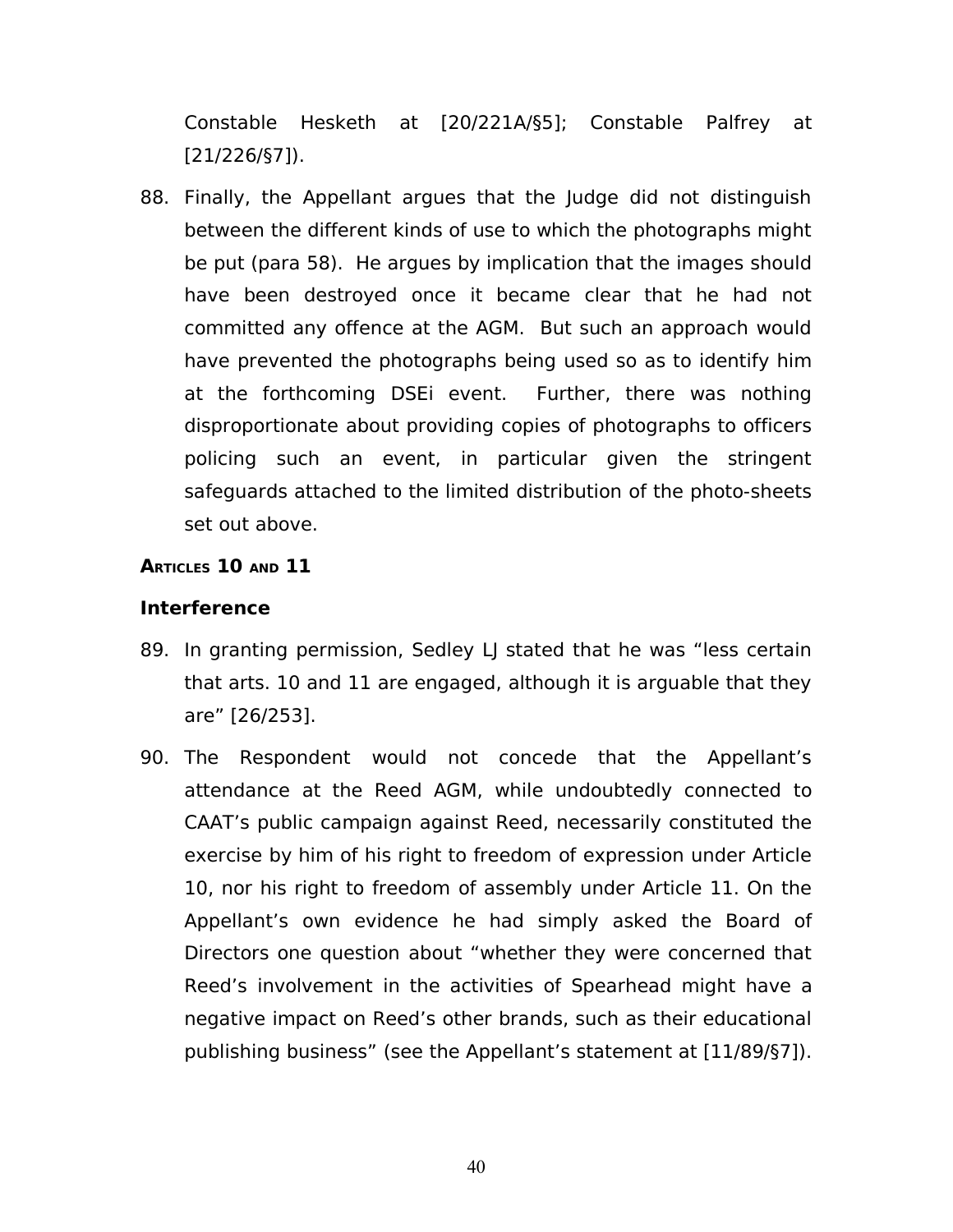- 91. However the Respondent respectfully suggests that it is not necessary for the Court to resolve this issue, because even if the Appellant was engaged in activities protected by Articles 10 and/or 11, there was simply no interference with those rights by the Respondent taking his photograph on the street outside the Millenium Hotel, or in asking him for his name and about the AGM. The actions of the police officers, as already described above, cannot on any objective view be said to have had a "chilling effect", sufficient to hinder the Appellant in the exercise of his rights to freedom of expression and assembly.
- 92. In R(Gillan) v Commr of Police of the Metropolis (ibid) the Appellants, a student on his way to join a demonstration against an arms fair in Docklands, and a journalist who was in the area to film the protest, complained that the exercise of stop and search powers by the police under the Terrorism Act 2000 unlawfully interfered with their rights under Articles 10 and 11 (as well as Article 8). At para 30, Lord Bingham stated that the stop and search power might, if misused, infringe the Convention rights to freedom of expression and assembly: if for example the power were "used to silence a heckler at a public meeting". However Lord Bingham (with whom the other member of the House agreed) went on to say that would find it hard to conceive of circumstances in which the power, properly exercised, could be held to restrict those rights in a way which infringed either of those Articles.
- 93. On any view, the exercise of a power to stop and search someone is clearly was more intrusive than a power simply to photograph them and ask them to answer a question voluntarily. The fact that the photographs might be retained in the manner described above

41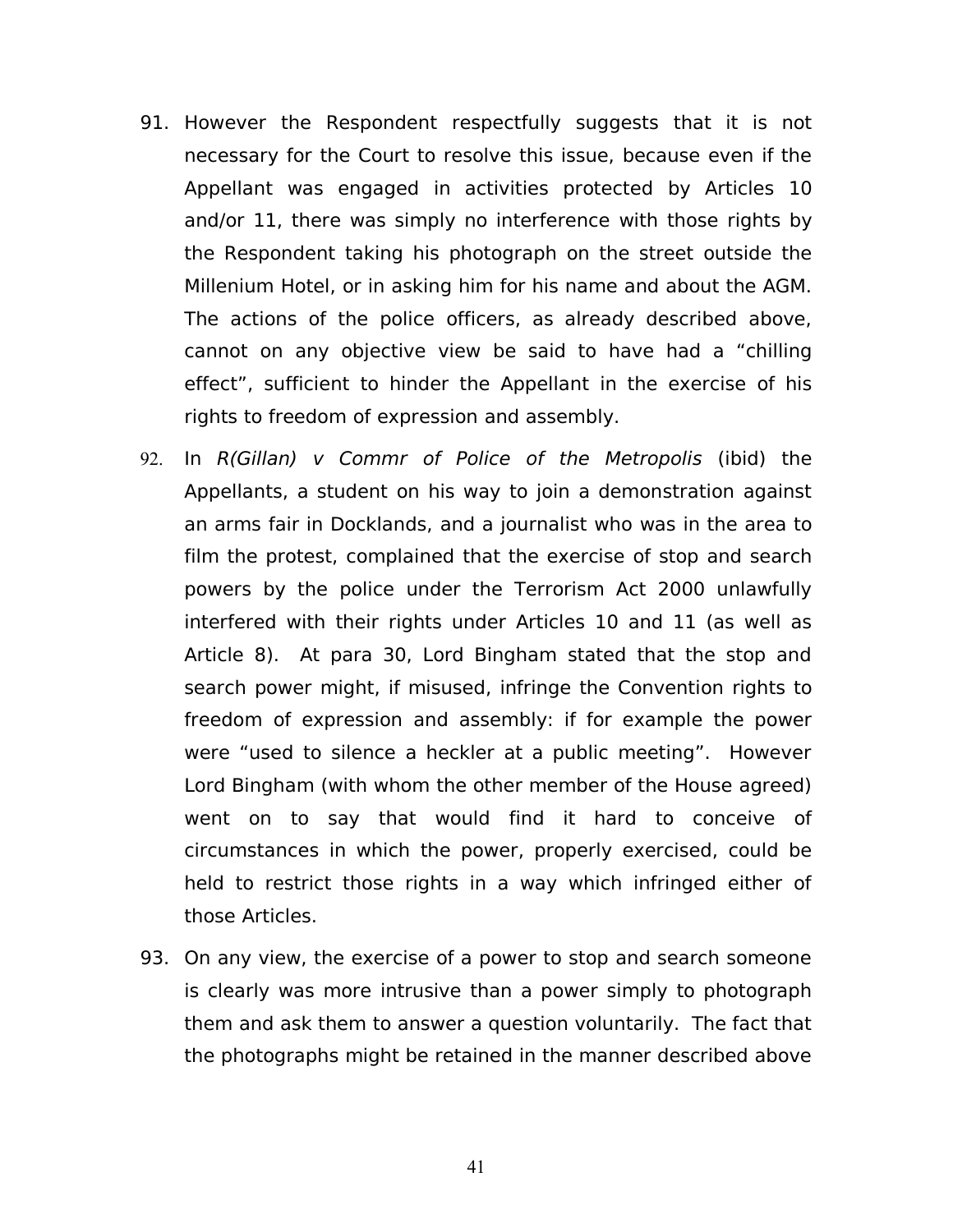does not (contrary to the Appellant's Skeleton at para 62) affect that conclusion.

94. Nor is the Appellant's case assisted by the evidence filed following Judgment below as to the practice of police photography at other events. In any event, the Court is required to consider the facts of the present case and not what (if any) effect the exercise of police photography might have in other factual contexts.

# **Justification**

95. Even if there was (contrary to the above submissions) some interference with the Appellant's Article 10 or 11 rights, that interference would have been at the lowest level and would be justified under Article 10(2) and 11(2) for the same reasons as are set out above in relation to Article 8(2). Contrary to the Appellant's argument, it would be wrong to require any higher level of justification under Article 10 than it would under Article 8. Neither Article has any precedence over the other: see In re S (A Child) (Identification: Restriction on Publication) [2005] 1 AC 593 at para 17, per Lord Steyn.

## **ARTICLE 14**

- 96. The facts of the present case do not fall within the ambit of any of the Convention rights alleged by the Appellant (Articles 8, 10 and 11) for the reasons given above, so that Article 14 is not engaged.
- 97. Even if Article 14 applies, the persons with whom the Appellant compares himself - non-CAAT members at the AGM - were not in